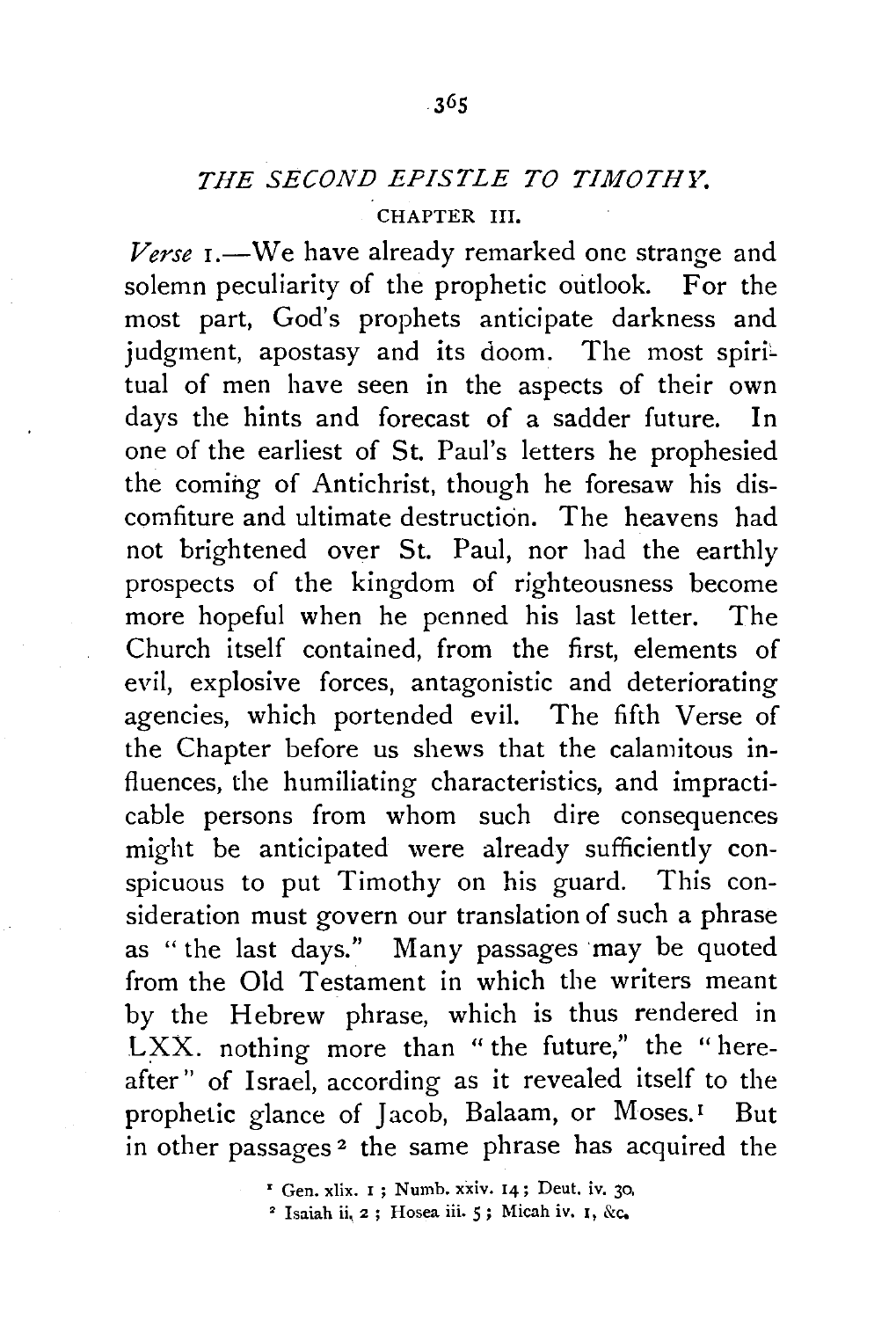special technical meaning of " the period," or the " dispensation of the Messiah," and in the New Testament it is often used to denote any portion of that period. With the exception of the references to the last *day*  ( $\epsilon \sigma \chi$ *atry in lohn vi., where that day is associated* (as in John xi. 24) with the resurrection of the dead, the phrase is employed to denote the whole period of the Messiah. The Jews<sup>1</sup> spoke of "the present age," and of the "world to come," the former referring to the Mosaic, and the latter to the Messianic, dispensation.<sup>2</sup> During the entire Mosaic and Judaic dispensation the Jews understood by the " coming age " the whole Messianic period. This rabbinical and postbiblical usage. passed to a certain extent into the vocabulary of the New Testament. Living, as the Apostles did, in the Messianic age, they naturally discriminated between what was the present to them and what was still future. The *συντέλεια του alωvos*, although to occur in the "last days," on which they had entered, was yet in the future, and would be accompanied by the epiphany of Christ, the resurrection of the dead, 3 and eternal judgment.

Thus the less definite phrase used in I Timothy iv. I *(vorépous katpoûs)* contemplates a time which, though giving signs of its advent, is yet future to the writer. This, again, slightly differs from " *the last time"* in I Peter i. 5 and J ude *v.* I 8, a phrase by which the writer clearly means the climax of the kingdom of God. There are numerous proofs that the Apostles

<sup>&#</sup>x27; Wahl and Bretschneider differ from Buxtorf about the universality of the usage among the Rabbins. See Stuart, *Comm. Heb.* i. I.

<sup>• &#</sup>x27;Ο αίὼν ὁ ἐνεστώς, ὁ αίὼν ὁ μέλλων, έσχαται ήμέραι, and έσχατον ήμερῶν appear to be used in nearly the same signification.

<sup>3</sup> See an interesting article in Cremer's Lexicon, p. '74, ff.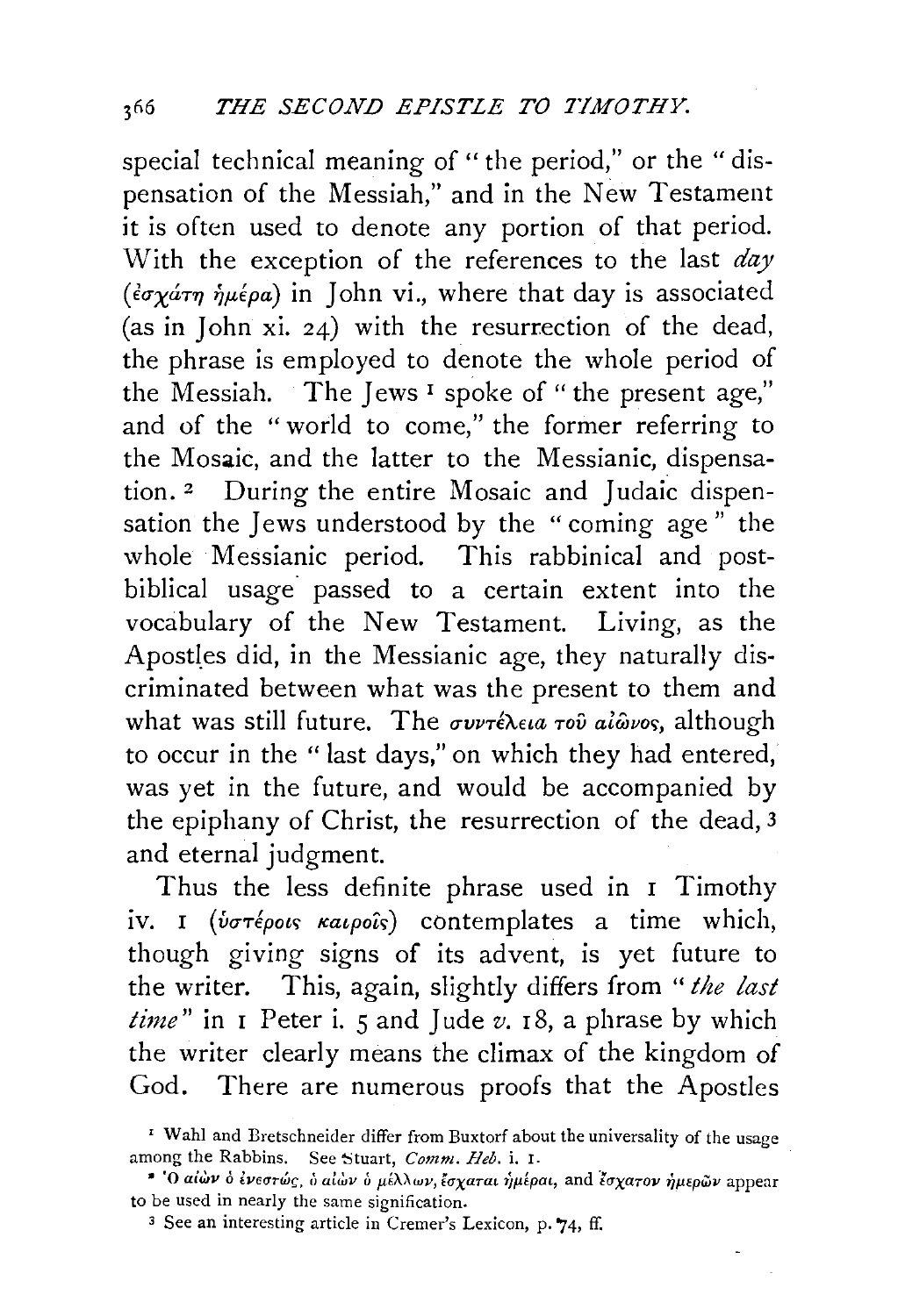felt they were living in the closing dispensation of Divine grace,<sup>I</sup> and that all things were hurrying forward to their consummation. *"In these last days"*  Timothy's lot was cast, although the horizon would widen as he pressed forward into life and service; and St. Paul says, " *Know this, that difficult* (grievous, or perilous) *seasons will set in*-will become present. The *instabunt* of the Vulgate and *aderunt* of Bengel represent the idea.

The Gospel is not the cause of these calamities, but the sufferer from them. Evils like those which the Apostle proceeds to describe will shelter themselves under the form of godliness. There are earlier and later "seasons" and "a last time" "among the last days" of the world which had already dawned. *For men*  (the article before men in the Greek text gives great generality to the statement) *will be lovers of self*. This word, peculiar to the Epistle, describes the root-principle of all sin. St. Paul anticipates in the kingdom of Christ, or in close contact with it, the Antichrist, the radix of all antagonism to the will of God. In the "upper chamber" there were cowards and traitors who loved themselves more than their Master; and the selfishness of fear and of greed disgraced the primitive community of the faithful: "Lovers of self" have played a great part in the Church as well as in the world, from the days of the Apostles to our own. Selflove leads by a certain evolution to avarice ; and St. Paul adds, *covetous* persons will abound. See on  $\phi_i \lambda a \rho$ - $\gamma v \rho i a$ , I Timothy vi. 10, where self-love in the form of the love of money, or avarice, or eager desire for the means of subsistence or pleasure, is declared to be " a root of

<sup>1</sup> *Cf.* Heb. ii.  $5\rightarrow r\dot{y}v$  circounting  $r\dot{y}v$   $\mu\dot{\lambda}\lambda\omega\sigma\sigma v$ ," " the world that was to be."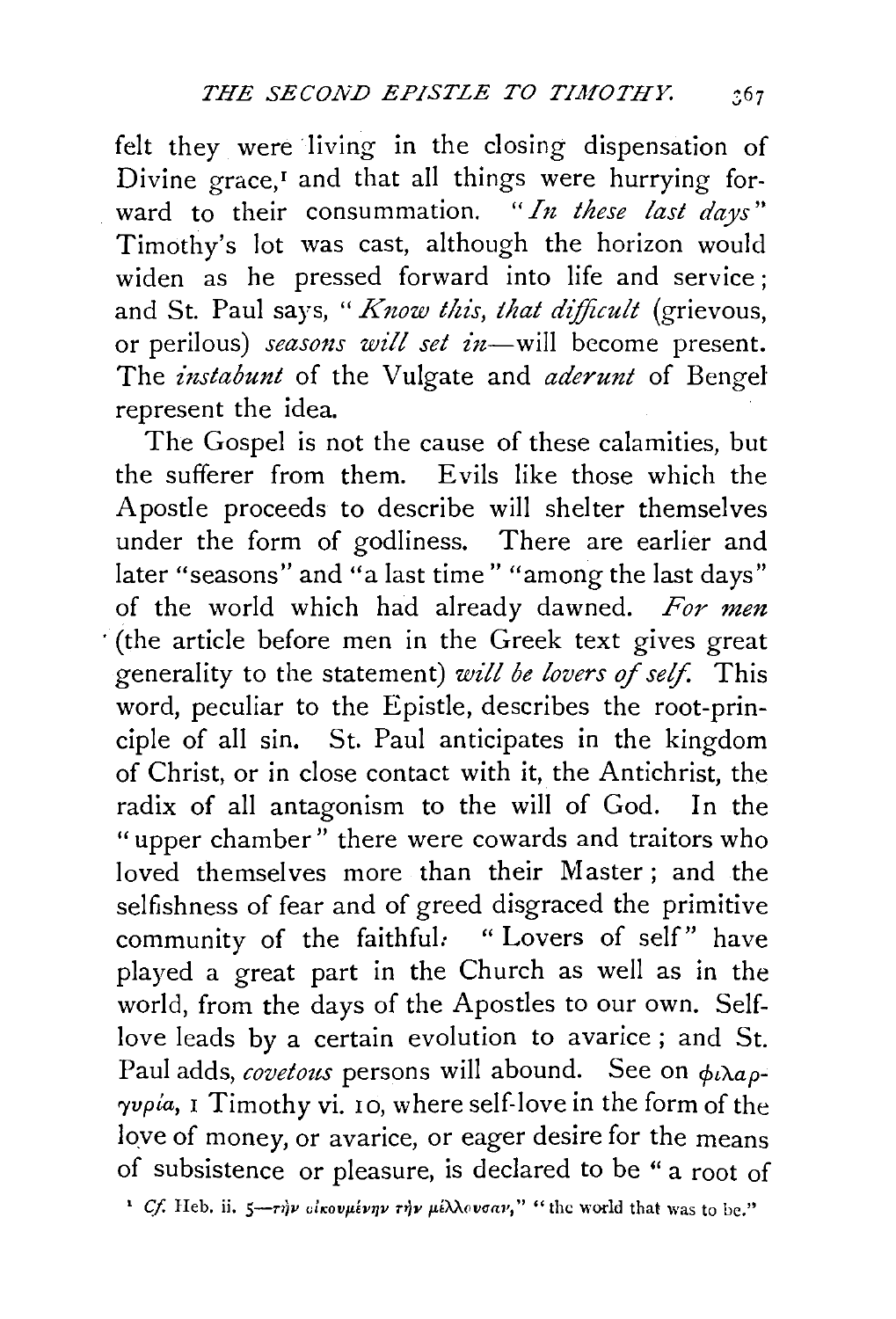all evils." Swaggerers, haughty,<sup>1</sup> *i.e.*, arrogant, striving to appear of more importance than they are, shewing themselves as above their neighbours, *blasphemers* or "slanderers." Blasphemy does not necessarily mean contumelious speech concerning GoD, though it often means more than the slander of a neighbour or brother man. Blasphemous words against Almighty God are a natural outgrowth of arrogant self-consideration. " I knew thee," said the wicked and slothful servant, "that thou wert a hard man," &c. Paul expected the new revelation not to pass unchallenged, and that it might provoke malicious slander of God Himself. *Disobedient to parents,* a vice condemned by Greek, Roman, and Chinese moralists, and one of the corruptions of humanity referred to in Romans i. 30.<sup>2</sup> Another hint is given concerning the extravagant individualism to which a perverted Christianity might lead. *Unthankful* - to God and man; the state of mind which eats out the spirit of prayer 3 and all the grace of mutual love. *Profane-this* word 4 occurs in the New Testament only in 1 Timothy i. 9, and in this verse; and it means lack of conformity with all Divine regulations, trifling with all sacred associations, possibly through moral enmity against God.

Verse 3.- Without natural affection, destitute of the

<sup>1</sup> See Archbishop Trench, Synonyms, § xxix. 'AlaZw' is boastful in words, swaggering;  $\dot{v}\pi\epsilon\rho\dot{\eta}\varphi a\nu o$ c, proud, and arrogant in thought;  $\dot{v}\beta\rho\dot{\sigma}\tau\eta$ c, insolent in action. The second word is associated, Esther iv. 10, LXX., with  $\phi\Lambda o \delta o \xi i a$ .

<sup>2</sup> 'Αλαζόνες, υπερήφανοι, γονεύσιν απειθείς, άστοργοι, άσπονδοι are all found in the catalogue of the sins of the heathen world  $(Rom. i.)$ .  $\frac{3}{7}$  Phil. iv. 6.

<sup>4</sup>'Aνόσιος, which is associated with βεβήλος in I Tim. i. 9. Ellicott takes it to mean a lack of inward purity. It contradicts onog, a word which in classical Greek means conformity with law, human and Divine, and also conformity with honoured usage. It rises in dignity in LXX., though it is seldom used by New Testament writers. 'Ανόσιος is used in Ezek. xxii. 9 of an unburied corpse. *Cf.* Plato, *Euthyphron*, 9: *b aν πάντες οι θεοι μιπωσιν ανόσιον*.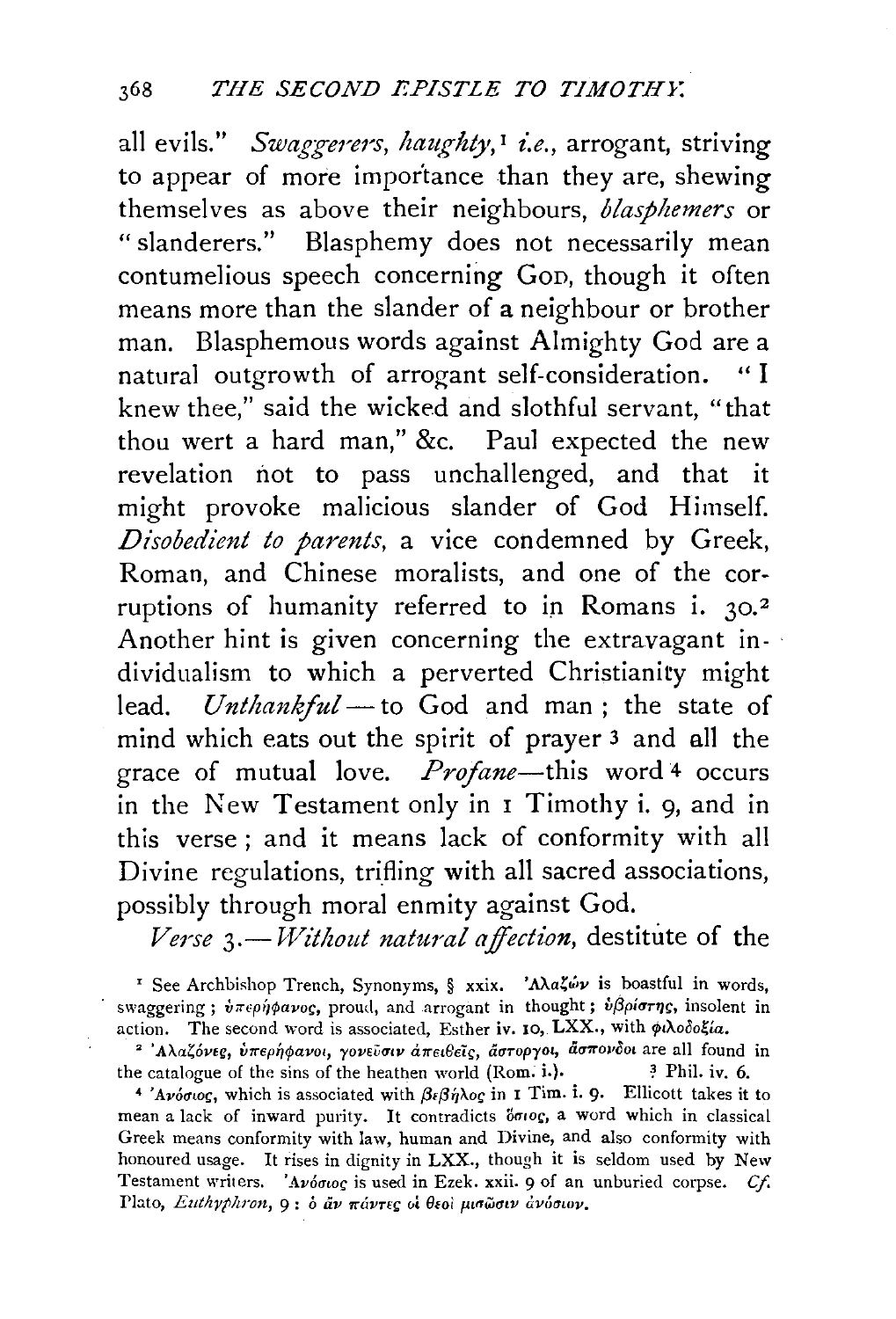emotion, which binds by strong instinct children to parents, and parents to children, brothers to sisters, and the like. This word is not used in good writers for sensual or sexual passion. The absence of natural affection is a revolting accompaniment of some forms of heathenism. Infanticide, and the exposure of parents, and many of the customs of the most enlightened nations of the ancient world, might and would invade even the precincts of the kingdom of God. *Implacable*,<sup>I</sup> those who will not make a truce of any kind, or come to any understanding, with friend or opponent. Another exaggeration of selfwilled individualism: *False accusers* (very devils). Mack says that "blasphemers" are those who speak injuriousiy to your face, "accusers" are those who slander you behind your back-malicious faultfinders; *destitute*  of self-control<sup>2</sup> in the broadest sense-licentious, incontinent, and dissipated. *Savage,* a word which Chrysostom and CEcumenius both define as characterized by rawness, unripeness, and cruelty, the conduct of wild beasts, *without any love to what is good.3*  They have cropped up in every age. We have heard of men to whom the profession of principle, the claims of righteousness, the beauty of goodness, holy conduct and character, are like a red rag to a mad bull. They deliberately admire self-assertion, and put personal interests before humanity, justice, or the fear of God.

Verse 4.-Traitors, betrayers of their brethren-an ·anticipation of the diabolical cruelty of some converts

VOL.  $X_2$   $25$ 

<sup>&</sup>lt;sup>1</sup>' Aσύνθετος, according to Hesychius, is one who will not *abide* by a contract;  $a$ <sup>o</sup> $\pi$ ovčoç, one who will not *make* one. The latter word is here used.

<sup>&</sup>lt;sup>2</sup> Another  $\tilde{a}\pi$ . *λεγ.* 'Aκρατείς is the very opposite to *iγκρατείς*.

<sup>&</sup>lt;sup>3</sup> Φιλάγαθος occurs in Tit. i. 8; the negative form is  $\ddot{u}\pi$ .  $\lambda \epsilon y$ .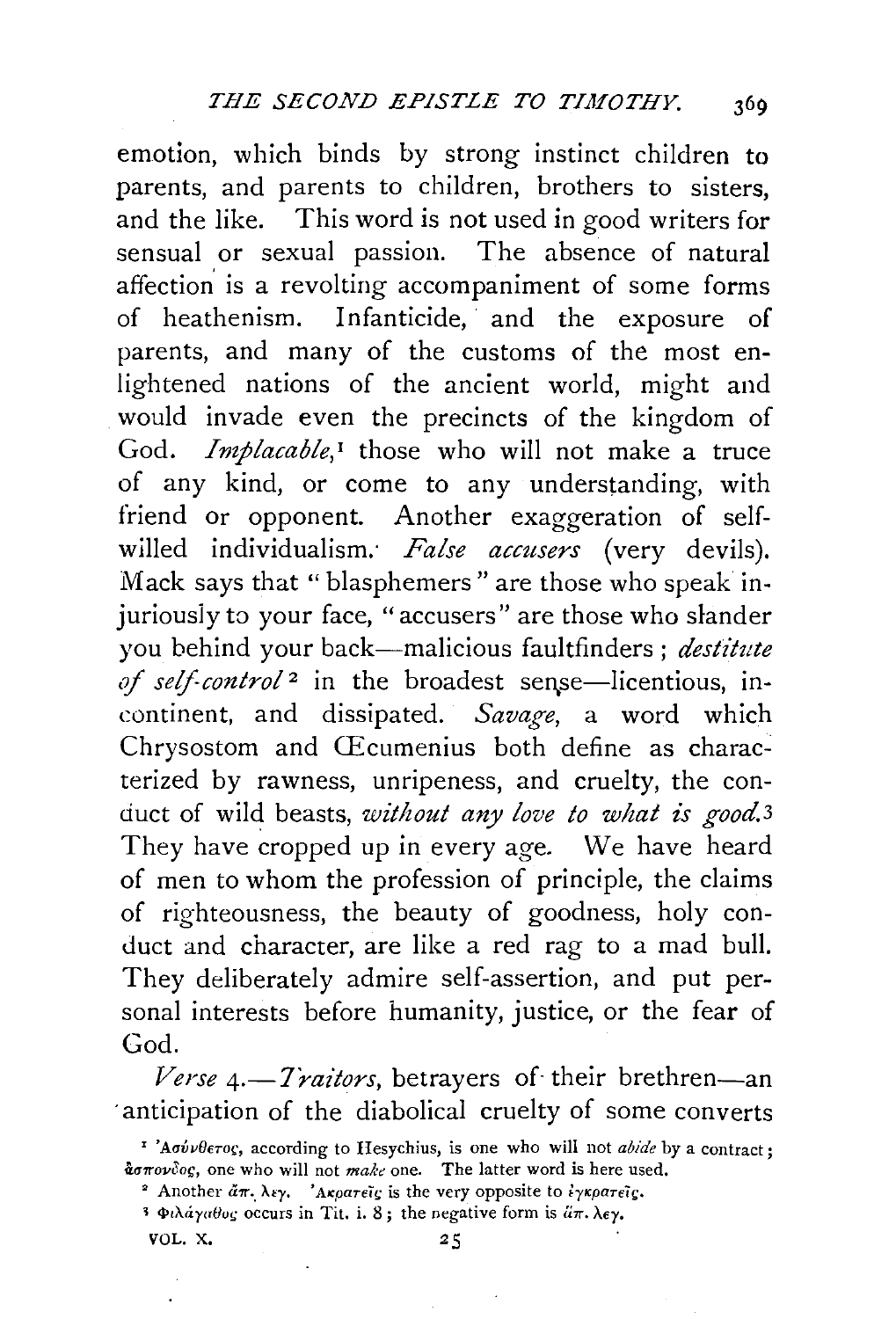to Christianity, who, in different persecutions, betrayed each other to captivity and death.<sup>1</sup> *Precipitate* (headstrong, literally, falling forward), hasty in speech, thought, and action. This epithet by itself might seem an anticlimax, but coming after the long enumeration of evil characteristics, gives intensity to them all. *Besotted*, moreover, beclouded with pride-a word generally associated with ignorance, madness, and lack of sense. Lovers of pleasure rather than lovers of *God.* Both compounds are peculiar to this passage in the New Testament, though found in Philo. The uttermost abomination in St. Paul's mind is to make a god of the "belly, and to glory in one's shame" (Phil. iii. 19); and this last touch is explanatory of very much already hinted at. The love of pleasure amounting to an idolatry, will lead its subject to sacrifice the happiness of others, and every higher interest whatsoever, to secure pleasure. 'The hideous records of licentiousness and ·avarice, of drunkenness and narcotism, will show how the last description may in some sense be seen to embrace and stimulate all that has preceded.

Verse 5.-The worst and most revolting prospect appears in the statement that such as these are not altogether outside of the visible kingdom, but that they actually make the profession of faith in Christ. *Having a form* 2 *of godliness-affecting,* that is, the possession of some of the essential characteristics of true piety. They make a profession of godliness, not only by wearing its garb, or its external form, but by

<sup>&</sup>lt;sup>1</sup> See Synodical letter containing canons attributed to Gregory of Neo-Cæsarea. *A nte-.Nicene Lib.* vol. xx. p. 33· 2 Moprp~ has been admirably distinguished by Bishop Lightfoot from *rrxiipa* in

his notes to the Epistle to Philippians, pp. 125-131. Wiesinger thinks that  $\mu$ óp $\phi$ woug is antithetic to the substance of godliness.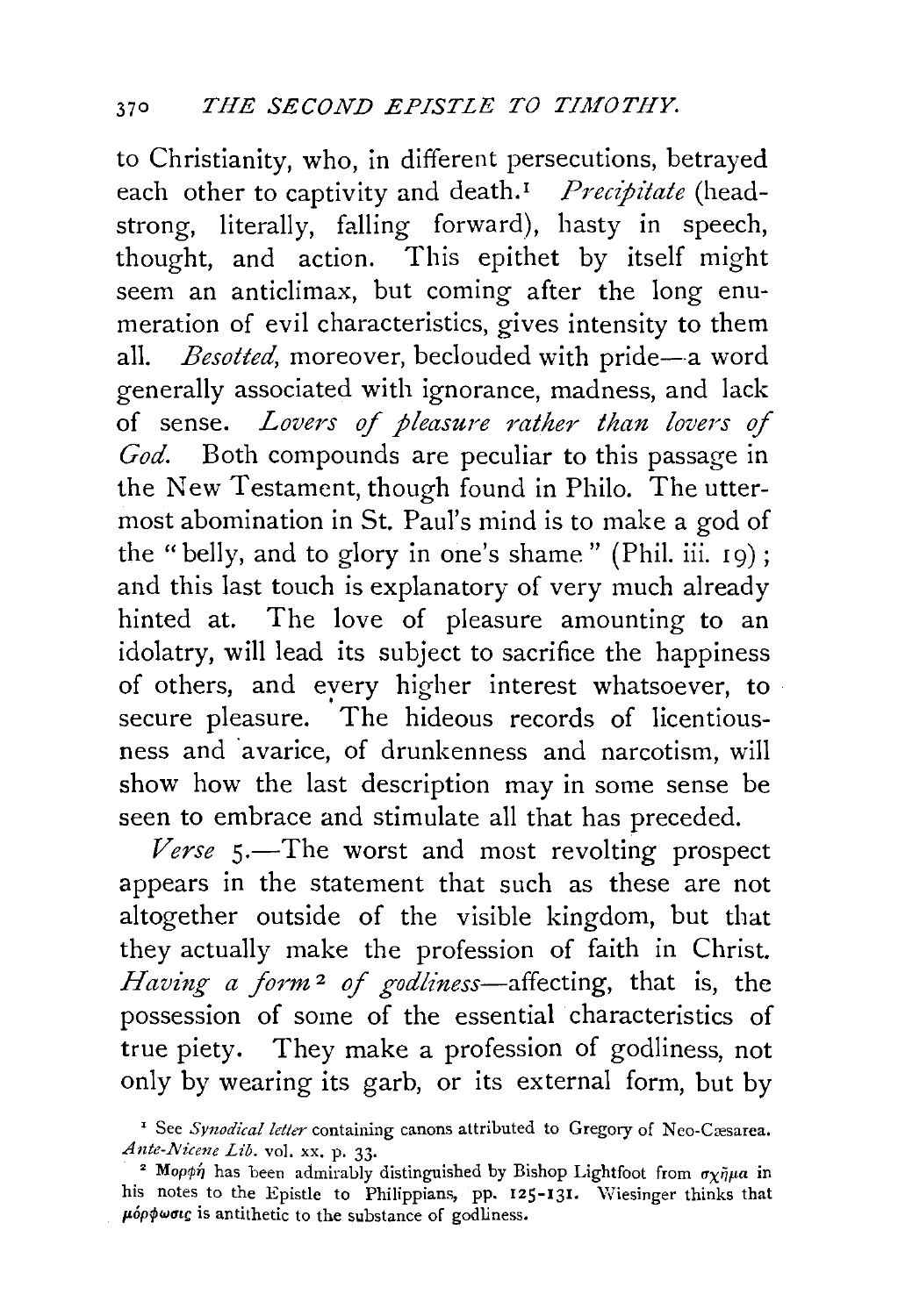cherishing the motives of piety, and even by sharing a certain kind of Christian experience ; *but denying the power of it.* Conduct and character such as that which St. Paul believes possible even among professors of godliness, utterly repudiate its true power. Their life is a divorce between ideas and their legitimate effects, a practical negation of the meaning of redemption. " Power" inheres in "godliness," but such conduct proclaims a bold denial of the fact. The base professor lies. Profligate repudiation of the importance of conduct proves that those who practise it know better. This terrible hint reveals the effect upon the Churches of Asia Minor of the entrance in among them of "grievous wolves." The passage implies that a form of heathen Christianity would be heard of which was antinomian and impure, which tampered with vice, and left character and habit unchanged, which, with the name of Christ upon the lip, in song, in prayer, and salutation, would boldly advocate the utmost license. The history of the Church has provided ghastly repetitions of those portentous forms of unnatural alliance between the honour due to Christ and the indulgence of selfish and sensual passion, which produced disastrous consequences from the first. The particular sins that have been regarded as venial have materially differed with successive generations, with the fashion or tradition of the hour, with dominant temptations and physical temperament. At one place and time lust, and at another time and place cruelty or arrogance, unrighteousness or avarice, falsehood or hardness, cowardice or cant, have been actually favoured, protected, or excused by those who doubtless had the form of godliness, but thus denied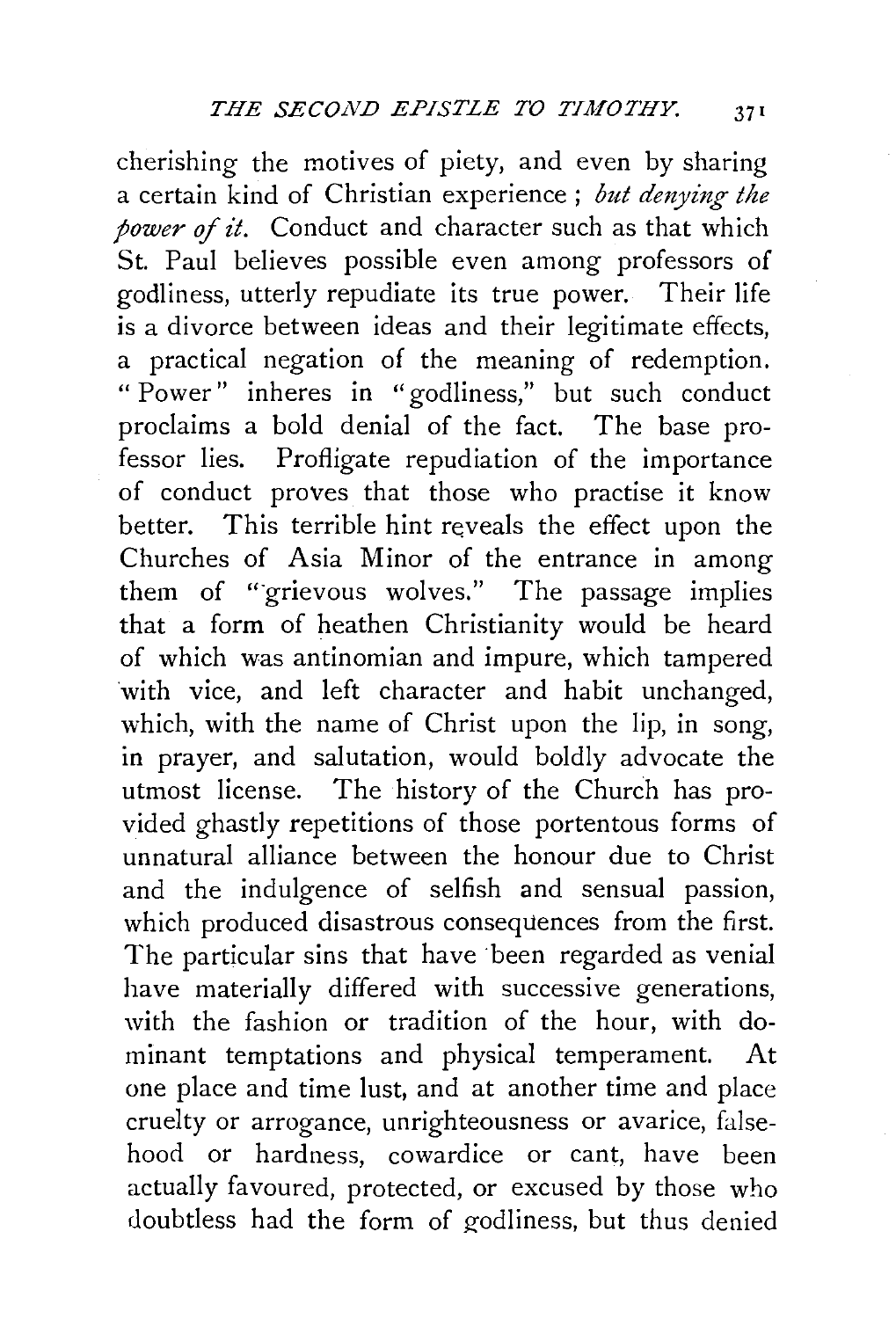its power. And from these turn away.<sup>1</sup> Already symptoms of the evil had manifested themselves. Admonition, remonstrance, or further trial would be alike useless. No hope remained for such as these : Timothy is to cease from all communication with them.

*Venes* 6, 7 *.-For of these,* of this very class, the Apostle proceeds to give a startling specimen-are *they who creep* 2 (stealthily, by underhand ways, enter) *-into houses and make captives* 3 *of silly women,* 4 not \vorn-out jades, but small-souled women, impressionable, susceptible of religious excitement, eager for some kind of relief from their *ennui.* They are not the highborn ladies affected by the Gnostic heresiarchs, but women *burdened with sins, i.e.,* whose sins are heaped up as a heavy burden on their heart and memory; *led along by various kinds of lusts,* not by sensuality only, but by frivolity, by impatience of control, by their sense of burden, and thus ready for any fresh combination, any wild proposition to break the monotony of their existence ; *always learning,* willing to get hold of some ideas, some "form of piety," yet by their evil propensions *never* possessing the power, never *at any time able to arrive at a full recognition or acknowledgment of the truth.* This last clause seems to me to discountenance rather than justify the passage from *]* erome

<sup>1</sup> *Aπorpέπεσθαι* is another  $\tilde{a}\pi_r \lambda_{\epsilon\gamma}$ , *εκτρέπεςθαι* being used 1 Tim. vi. 20, and *παραιτοῦ* in 2 Tim. ii. 23.<br><sup>2</sup> 'Εν*δύνω* generally means to enter, or put on; and we have it in the latter sense

in New Testament, Matt. vi. 25; 2 Cor. v. 3; but a few instances are quoted from the classics in which a furtive entrance is suggested by the word  $= hineinschlupten$ , thus Herod. ii. 121; Aristp. Vespa, 1020. Plato and Arist. are referred to by

Rost and Palm.<br><sup>3</sup> *Alχμαλωτίζοντες : cf.* Luke xxi. 24; Rom. vii. 23. The ordinary Attic form is *aix!laXwrov 7TOt€tv, cf.* !gnat. *ad. Phi!ad.* c. 2.

<sup>4</sup> "Little women," *mulierculas*. The term is one of reproach, or rather of contempt.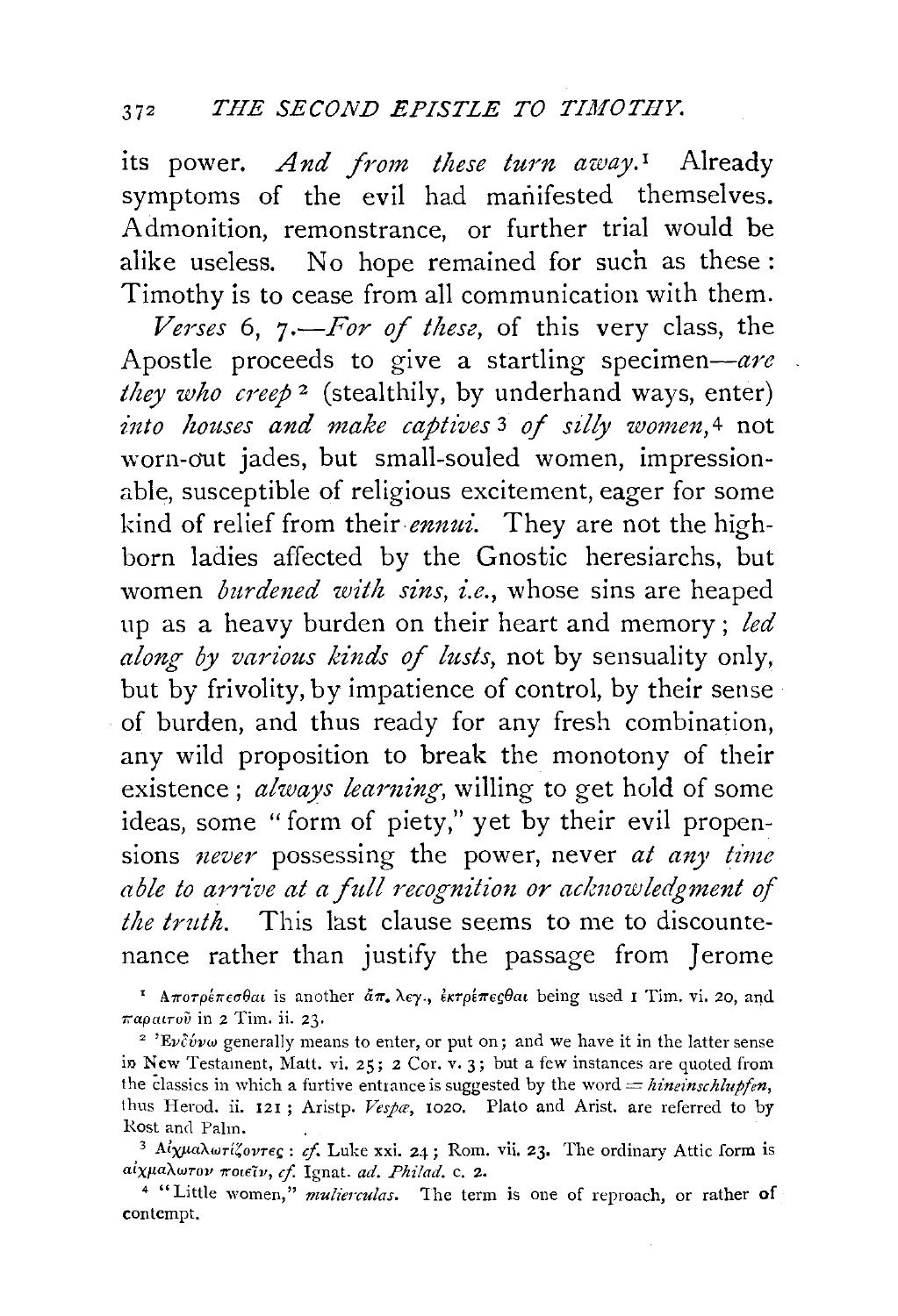(quoted by Oosterzee, Huther, and others) in which he draws up a long list of the heresiarchs from Simon Magus to Arius, who found female proselytes and companions not only contribute to their pleasures, but to their influence over others. The charge might be, and was, retorted on orthodox bishops, and even upon the monk of Bethlehem. Baur has of course seen in this passage the hint of its later origin, and of second century Gnosticism. The argument, however, breaks down, because (1) sufficient proof can be given that before the death of the Apostles Simon Magus had been distinguished by his influence over Helena;  $(2)$ because these Asiatic Churches were condemned (in Apocalypse, chap. ii. 2, 6, r9, 20) for the Nicolaitanism and Balaamitism which they had suffered, and which the Lord hated; and (3) because in all probability St. Paul had quite enough of this kind of evil under his own eye to lead him to put Timothy on his guard against its pernicious tendency. If the characteristics described above were beginning to reveal themselves, the helpless, heedless, sinful, uneducated, unteachable women thus referred to would easily be made a prey by designing men, who were trading on their weaknesses.

*Verses* 8, *9.-As* the Egyptian magicians, *Jannes and Jambres withstood Moses* by imitating and aping his noblest miracles, by using their knowledge of magic and legerdemain, and by utilizing the science and incantation of Egypt, effected a parody upon, and a refutation of, the Divine commission of Moses, *so these* men by feigning analogous facts, and boastiug Divine authority, *also* resist or *withstand the truth.*  Just as the sorcerer Elymas endeavoured to turn away Sergius Paulus from the faith of Christ (Acts xiii. 8), so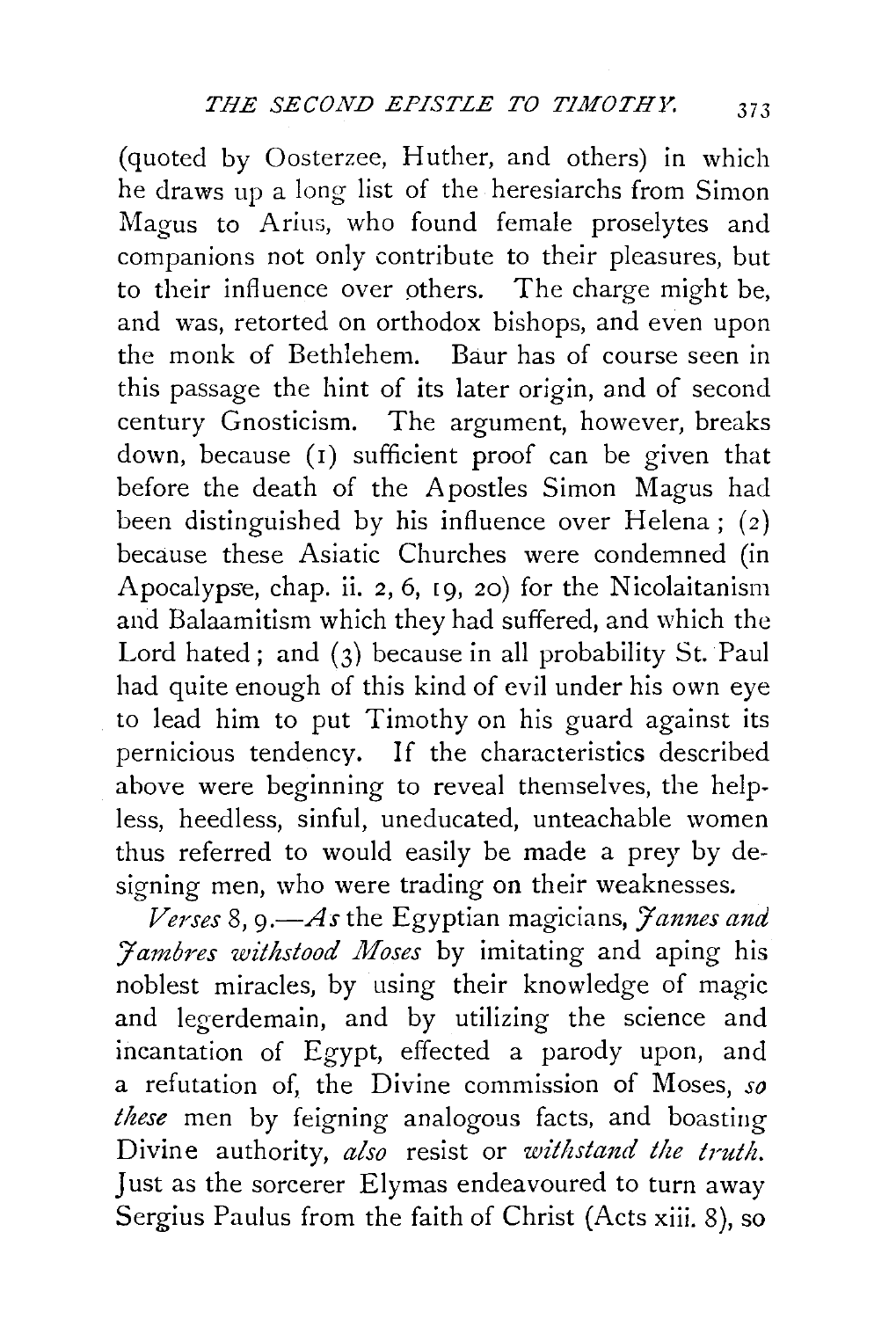similar efforts would be made again. The reference to the names of Jannes and Jambres is startling and unlike Paul's more ordinary style. Still we find independent and abundant evidence of Paul's rabbinical training and familiarity with the traditional teaching of the fathers of his nation. Therefore if he read the contemporary Targums, and was acquainted at all with the oral teaching subsequently embodied in the Talmud, the difficulty vanishes. The names of these magicians do not occur in the Hebrew Scriptures, but with certain variants<sup>1</sup> they repeatedly appear in the Talmud. They are mentioned in the Chaldee paraphrase of Exodus i. 15 with a story-how Pharaoh dreamed that all the land of Egypt was weighed in the balances against one little lamb; and how he called his magicians and wise men together to interpret the mystery; and how *Jonis* and *Jimbres*, chief of the magicians, said "an infant will be born in the congregation of Israel by which all the land of Egypt will be laid waste." In the paraphrase of Exodus vii. 11, the magicians are designated by very similar. names, and a Hebrew commentary on the passage declares them to have been disciples (the Talmud says *sons)* of Balaam, the great soothsayer, and that the two men who followed him on his way from Midian to Balak king of Moab,  $2$  were none other than Jonis and Jimbres. Mr. R. S. Poole believes that he has found the Egyptian origin of one at least of the names. Eusebius *(Prap. Ev.* ix. 8) preserves a passage from Numenius, $3$  a Neo-Pythagorean, in which both names

<sup>&#</sup>x27; 01)1, ~)nl\ )~~~ *Cf.* Syriac New Testament, which gives *Yonis* and *Yanbris.* 

<sup>&</sup>lt;sup>2</sup> Cf. Lightfoot's Erubhin, c. 24; Wettstein and Heydenreich in loco; Winer's *l?ea!wiJ"rterbuch,* i. 534·

<sup>~</sup> In his work 7r€pl *Taya8o.v.*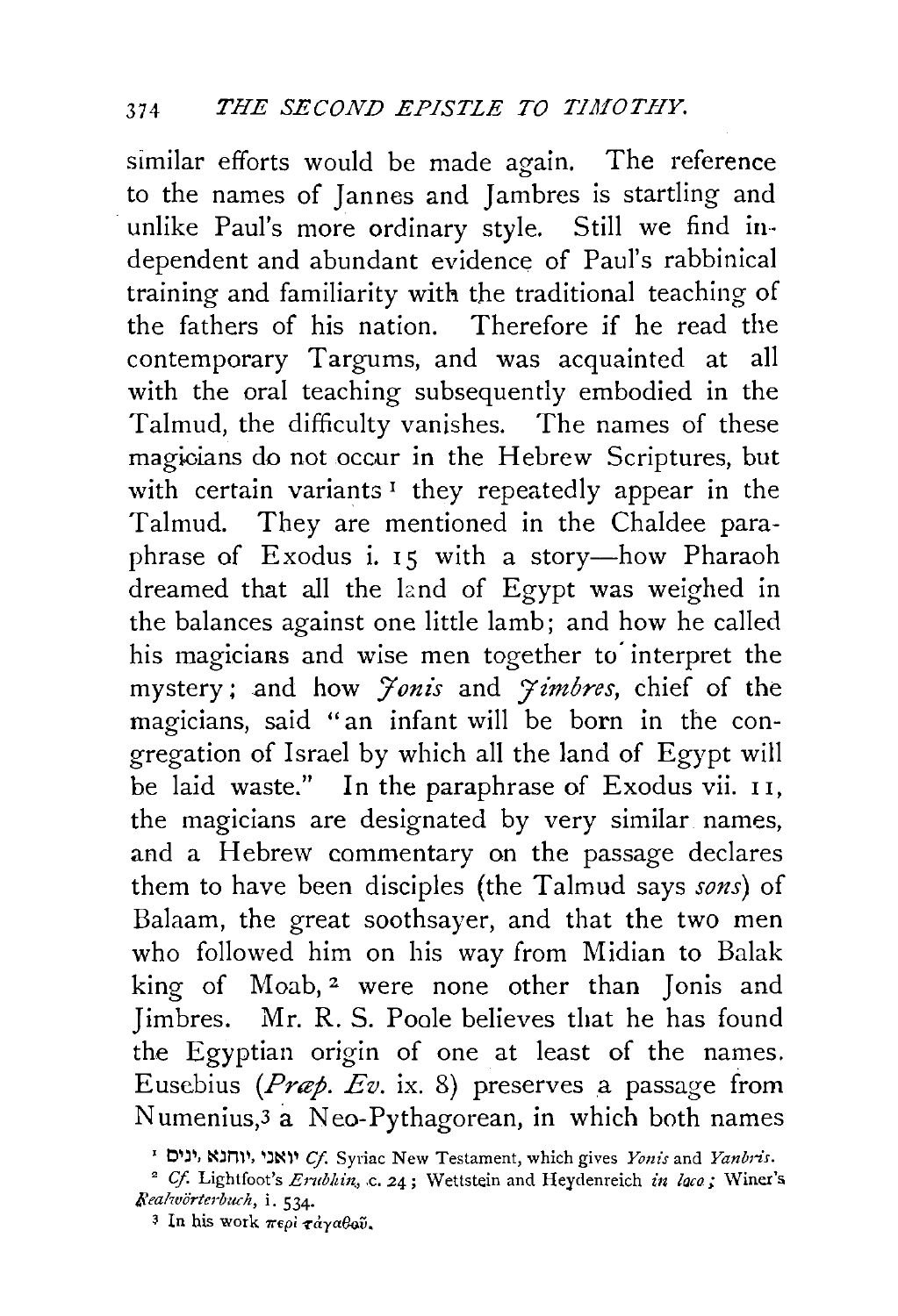are given as those of Egyptian priests; and Origen <sup>r</sup> refers to Numenius and his acquaintance with these names in praise of his intimate study of our books. Theodoret says that the Apostle was acquainted with the unwritten teaching of the Jews, and so not only became acquainted with the tradition, but thus put the sanction of inspiration upon it. This is a position which Bishop Ellicott seems to approve, though it *sug*gests a doubtful theory of Divine inspiration. It is enough that proof exists that these names were given to the Egyptian magicians.<sup>2</sup>

*As Jannes and Jambres withstood Moses, so these also withsta1zd truth-men* of *corrupt minds,* men whose intellectual and moral nature was itself basely corrupted, the very light within them having become darkness, *unapproved of (reprobi,* reprobate) *in the matter of faith,* unable to stand its moral requirements, weighed and found wanting. This sense of the word  $(a\delta\delta\kappa\mu\omega)$  is that which frequently appears in Paul's epistles. 3 Antagonism to the Gospel has often taken a similar form. The record of the thaumaturgic wonders of a credulous age are now quoted to invalidate the supernatural claims of the Gospel. Spiritualism, mesmerism, and scientific marvels are eagerly pressed by those who reject the evidence which miracles supply to the Divine legation of the Christ. Satire, fiction, poetry, paganism, classical allegories, Hindoo Puranas, Scandinavian Eddas, and solar myths are put in re-

I Comm. Matt. contra Celsum, *iv.* 51. • *• Comm. Matt. contra Celsum*, iv. 51. • *Proges numer-mus* evidences of the presence of Neo·Pythagorean Goetism in Asia Minor, of which we have proof in the burning of the books at Ephesus at the close of Paul's first ministry there. Thus he accounts for the peculiarities of the false teachers to whom frequent references are made in the Pastoral Epistles.

<sup>3</sup> *Cf co•qwr;* in chap. ii. 15; Titus i. r6; Ram. i. 28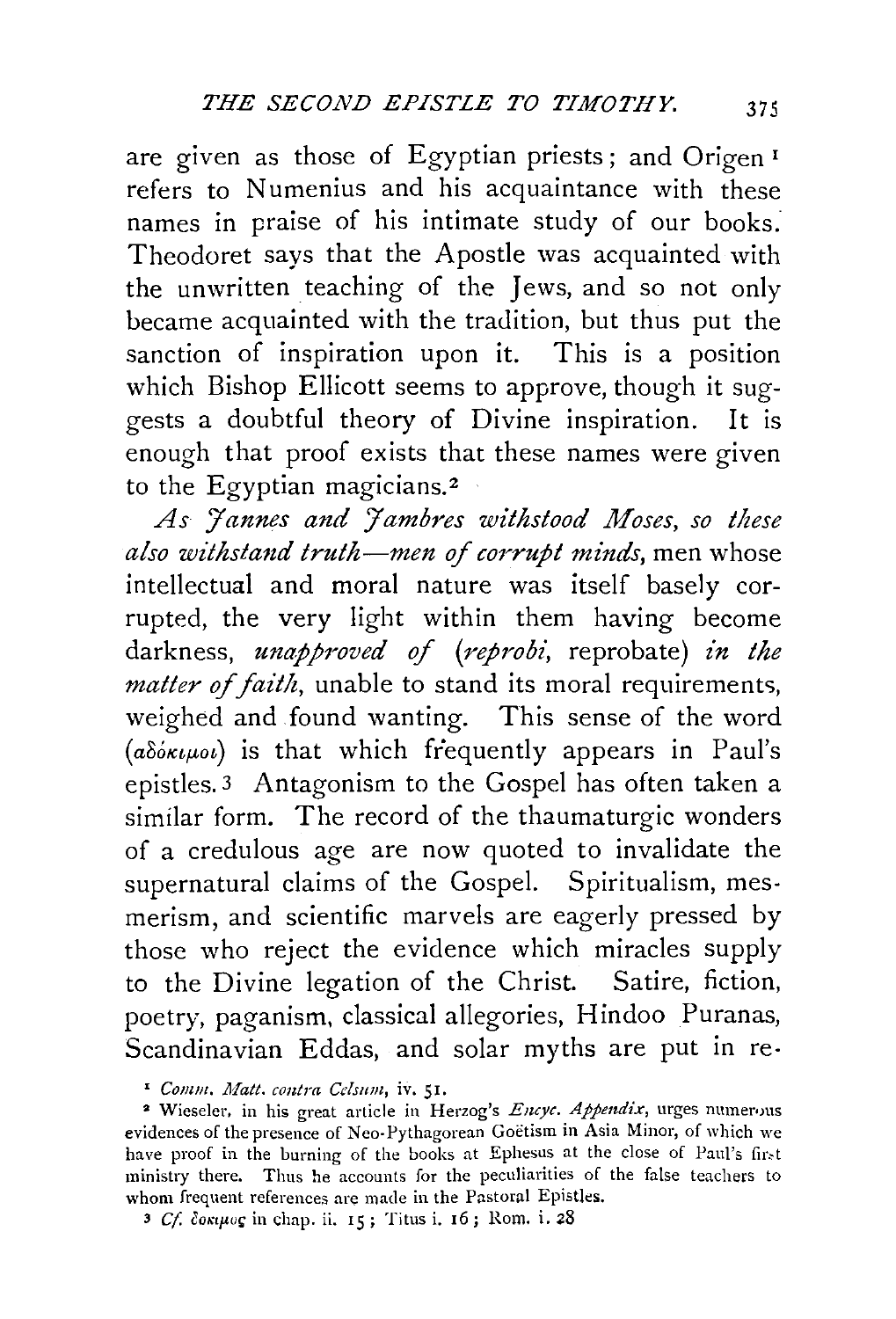quisition to invalidate the unique claims of Christ. The analogues of Jannes and Jambres have often reappeared, and are busy now.

*Verse 9.-But they shall not advance to more, i.e.,* to a higher position of influence over human minds. This is not a contradiction to Verse 16 or to Verse 13. The folly of these men may become more conspicuous. Their moral condition and peril will be worse, but their power to withstand the truth will be arrested, *for their folly shall be manifested to all, as theirs* (that of Jannes and Jambres) *also was* in the hands of Moses. Christianity survived the literary hostility of Celsus and Porphyry and Julian. It has surmounted the bitter envenomed malice of false friends and open enemies, the deplorable parodies of ecclesiastical miracles and of false religions, and the subtle substitutes made for it in scholasticism and in the logical jugglery of mediaval superstition. It lives on, notwithstanding the cruel accumulation of myth, the hunt for relics, the worship of images, the abuse of ecclesiastical pardons, and the transformation of rhetorical imagery into physical fact. The spiritual triumphs it has won vindicate its own essential worth. The rivalry of the modern vendor of scientific miracles and the boasts of the founders of new religions will pass away like dreams of the night; the outbreak of enthroned reason and maddened pessimism, and the insufferable audacity of some crude solutions of the mysteries of existence, will make "their folly manifest." The triumphs of grace go forward in individual souls; triumphs and marvels occur which only the colour-blind cannot see. One by one the opponents of Christ subside. The Nazarene gains the victory.

*Verse 10.-But thou,* my dear son Timothy (the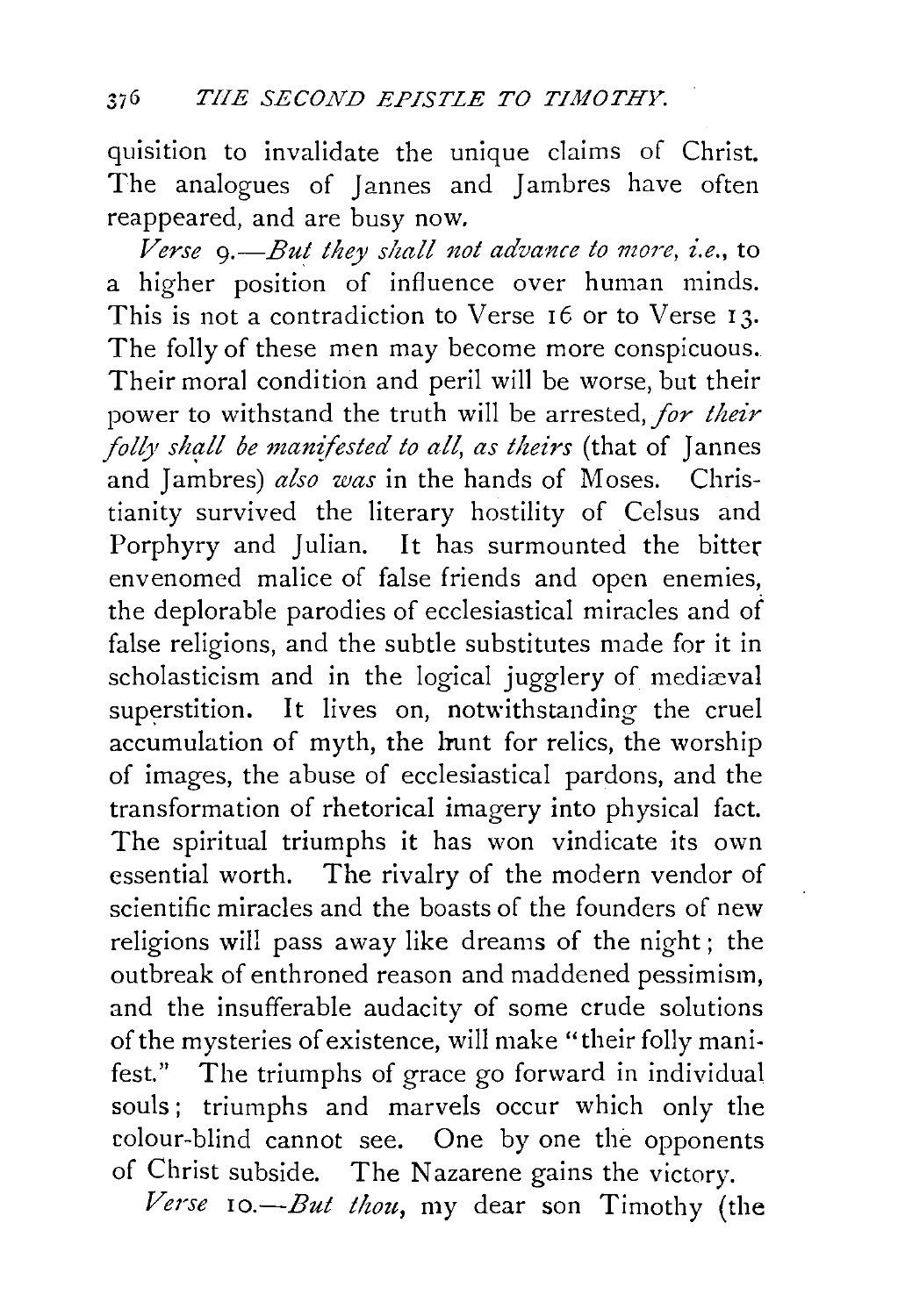pronoun is emphatic), *thou hast been* or *wert a follower* (perhaps a diligent follower, for the word  $\frac{\partial x}{\partial y}$ suggests close intimacy) *of my doctrine*. If the aorist tense be the correct reading instead of the perfect, $I$  it implies the possibility of a change of Timothy's sentiment towards the Apostle; but it is quite possible also that the length of time that had elapsed since the grand days of the early intimacies between these two, and even since the later prison fellowship, had begun to fade into the past, and to be looked at as an entire experience. If so, this would justify the aorist, without the faintest suggestion of defalcation of interest, or of implicit rebuke. " Thou wert" in old times, "and," so far as opportunity presents itself, "thou art still a diligent follower of my method, *of* the form and manner of *my instructions.*" The word διδασκαλία is used almost interchangeably in a subjective sense, for instruction, or method of teaching, and anon in an objective sense for the *matter* of the teaching or "doctrine." Since all the following terms refer to the subjective and experimental aspects of Paul's apostleship, I think it is well to assume that the first term of the series is of the same kind (so Heydenreich, Fairbairn, &c.) Thou wert a diligent observer of *my manner of life*,<sup>2</sup> of "my ways which are in Christ Jesus," 3 of *my purpose* too, a word generally used elsewhere by St. Paul to denote God's eternal plan. Here it may refer to the resolute determination with which the Apostle pursued one great aim, or, the well-known aim itself. The Apostle's

<sup>&#</sup>x27; Tischendorf in 8th ed. has given  $\pi a\rho\eta\kappa o\lambda o\vartheta\eta\sigma a\varsigma$ , although the majority of uncials N, A, C, F, G, read  $\pi a \rho \eta \kappa o \lambda o \psi \theta \eta \kappa a \varsigma$ . The perfect occurs in 1 Tim. iv. 6, which he supposes may have led to the correction from aorist to perfect here.

<sup>&</sup>lt;sup>2</sup>'Aywy*i* is  $\tilde{a}\pi$ .  $\lambda \epsilon \gamma$ . in New Testament, but is found in Esther ii. 20, and is (Hesych.) equivalent to *τρόπος* or *αναστροφή*. 3 1 Cor. iv. 17.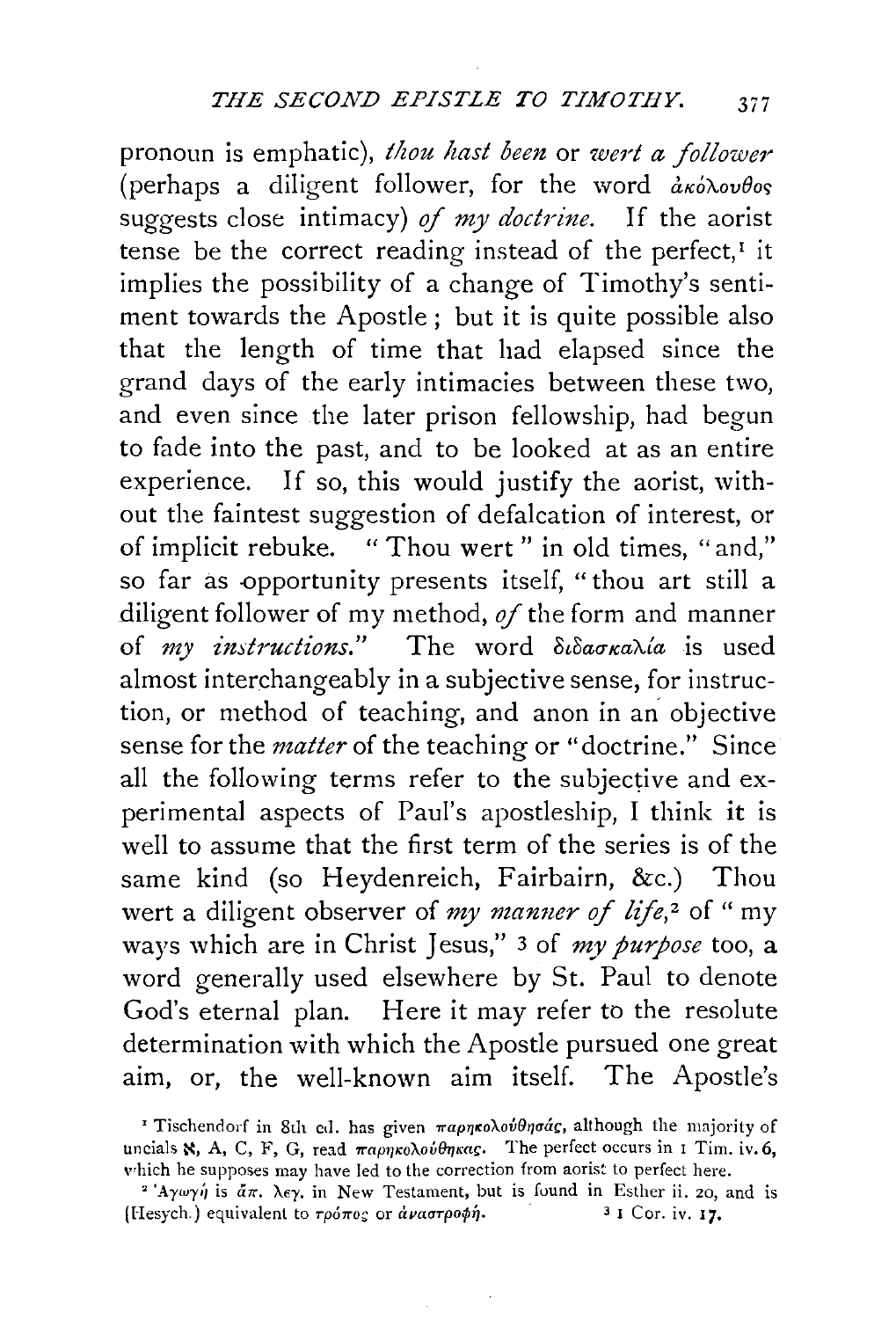grand "regal passion," which dominated his conduct, " his life-long master-thought, the purpose to which everything else gave way," may embrace both the subjective and objective interpretations of  $\pi \rho \delta \theta \epsilon \sigma \kappa$ <sup>1</sup> *My faith,* not the body of truths I have held, but the trust I have exercised, the confidence in God, the reliance on Christ's love and power which has been the keynote of .my life. Observe the close proximity of the terms (μακροθυμία, *αγάπη*, *υπομονή*), *my long suffering*, *love, patience,* or patient endurance. This is another instance where " patience," the fruit of hope, is made to occupy its place.<sup>2</sup>

*Verse* 11.-*My persecutions, my sufferings such* (sufferings) *as bejel me in Antioch, in Iconium, in Lystra.*  These sufferings are described in Acts xiii. 50, xiv. 2-19, and were those which induced young Timothy to embrace the religion of Jesus Christ. The stunned and bleeding form of the brave Apostle, dragged out of Lystra as dead, watched by the group of his converts, Timothy among them, is likely to have left a deep impression on the susceptible and affectionate nature of the latter. From that time forward we find him enrolled among the " followers" of Paul. As the stoning and prayer of Stephen led to the conversion of Saul of Tarsus, a similar experience led probably to the conversion of Timothy. *What persecutions I endured/* Erasmus, Flatt, Mack, Heydenreich, Conybeare and Howson regard the clause as interjectional, but Luther, Ellicott, and Davidson regard the clause

<sup>&</sup>lt;sup>1</sup> Cf. Acts xi. 23,  $\tau \tilde{\eta}$   $\pi \rho \theta$ *iotu*  $\tau \tilde{\eta}$ ç καρδίας.

<sup>2</sup> I Thess. i. 3, with I Cor. xiii. I3, and note Titus ii. 2. *Cf.* Rev. ii. 2, where the *work* (of faith), the *labour* (of love) and *patimce* (of hope) are substituted for the principles of "faith," "love," and "hope," from which respectively they spring.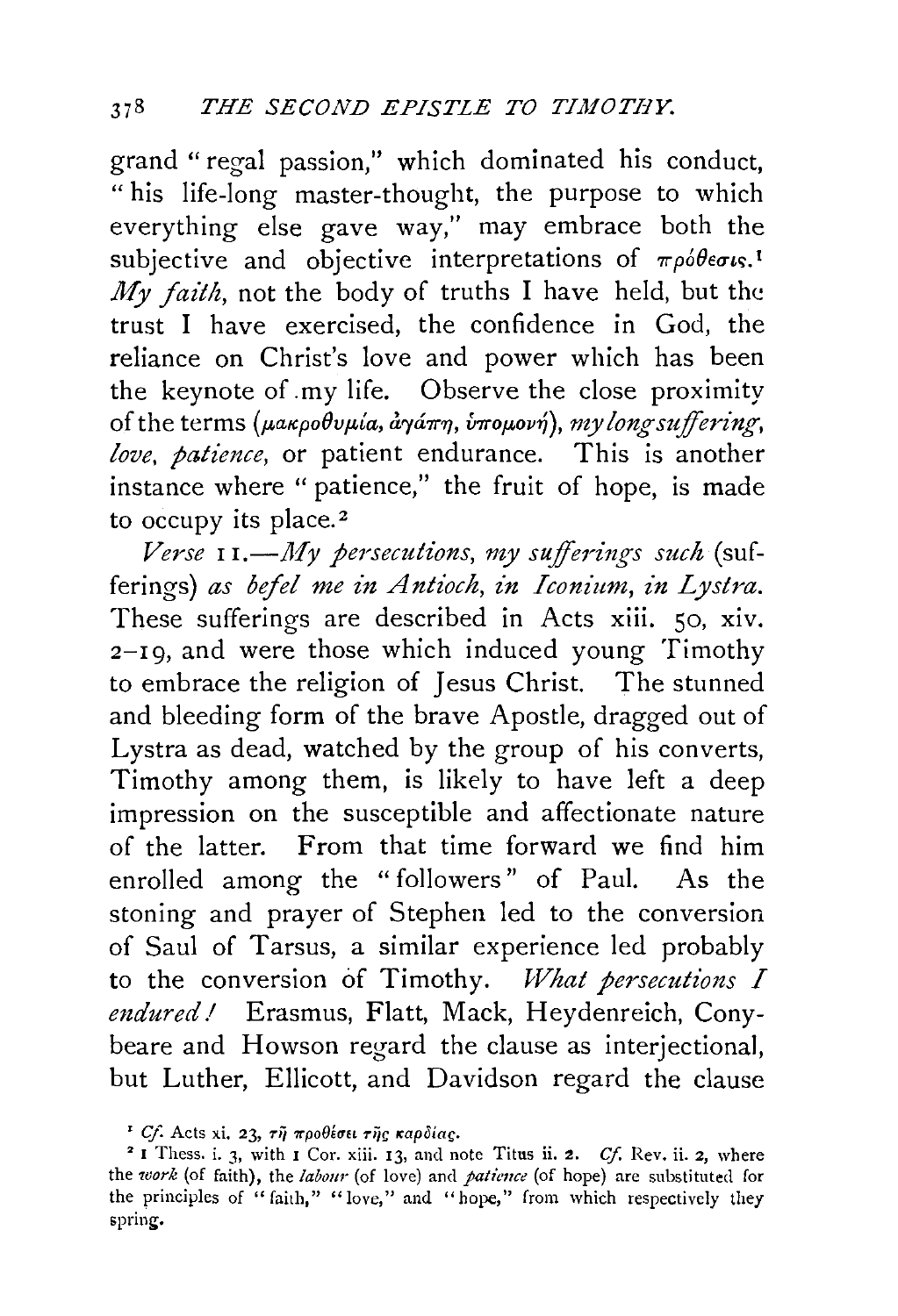as a relative one, and translate *such persecutions as I endured*; yet (the force of  $k$ a) when it adds a clause intended to modify the significance of the previous one), *yet out of them all the Lord,* the ruler of the Church, the Saviour of the world, *delivered me.* " Many are the afflictions of the righteous, yet out of them all the Lord delivers." The deliverance may be vouchsafed by death or from death, by the grace which enables him to endure to the end, by the transmuting force of the Spirit which gives to pain a new character, which turns the blood-sweat on his garments into a vesture of regal glory, and transforms the cross itself into a throne.

*Verse* I 2.-*Yea and all,* 1 or, *and all too who wilt*  (whose will is) to live godly in Christ Jesus, will suffer *persecution,* all whose purpose, whose regal passion is to govern their conduct by religious considerations, by the reality of Divine and eternal things, *in Christ Jesus, i.e.,* regarding Him as the power, the spirit, the model, and exemplar of true εὐσέβεια, all who are set upon holy living after the example, and by reason of their faith in Christ Jesus, will be persecuted. Bengel says, "out of Jesus Christ, there is no piety." This can scarcely be endorsed. The worldly, magical, fashionable  $\epsilon \omega \sigma \epsilon \beta \epsilon \iota a$  may indeed fall short of the great "mystery of godliness," but it must never be forgotten that the religious sentiment is wider than Christianity. Many purpose to live *(evoe Boos*) religiously, piously, godly, without traversing the fashion of this world, and therefore they do not discover or arouse the hostility of the world. If, however, any man sets himself to

<sup>&</sup>lt;sup>1</sup> See here Ellicott's careful treatment of  $\kappa a$ *i*- $\delta \epsilon$ . *Cf.* notes I Tim. iii. 10. When *xai* and  $\delta i$  occur in the same sentence  $\kappa a$  has the force of *even*, or *also*, or *too*, and  $\delta$ *i* of *and.* Winer's Greek Grammar, p. 553; Jelf's, § 769.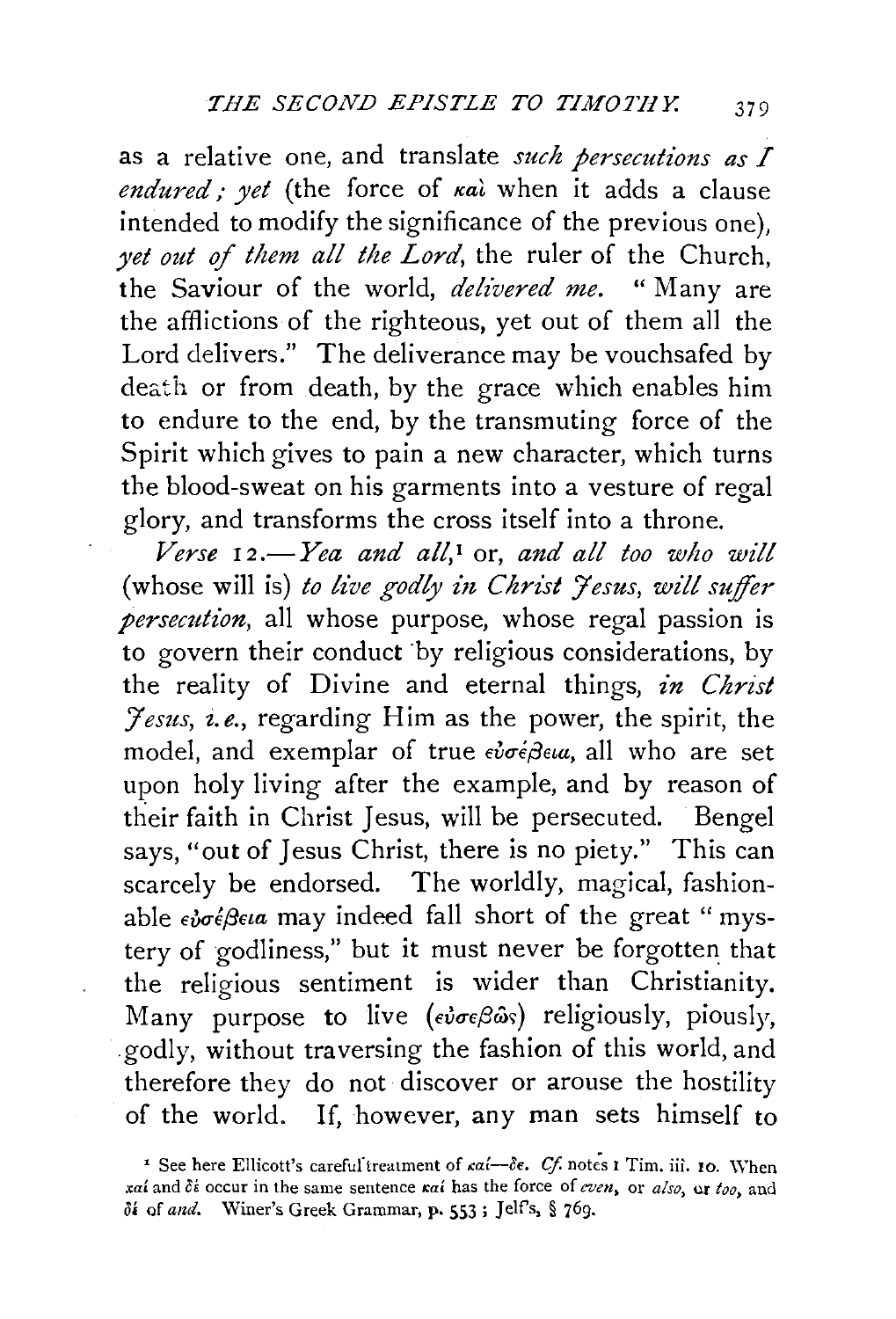press forward the example and supreme claim of Christ, if he proceeds to insist on Christian morality in business, law, or politics, he will soon find the truth of the Lord's own words, "If they have persecuted ME, they will also persecute you." $\blacksquare$  Timothy then must resign himself to persecution and pain, and to God's method of deliverance.· But neither he nor we must dignify by the name of "persecution" all the awkwardnesses arising from incompatible tempers, or the trouble which the minister of Christ will be sure to encounter from those who do not understand and appreciate him.

 $V$ erse 13.—But evil men and seducers ( $\gamma$ <sup>6</sup> $\eta$ <sup>Tes</sup>) *will make progress towards the worse,* to worse and worse, *deceiving and being deceived.* Though they will reveal their own folly, and the victory will ultimately be with Christ, yet these seductive persons and principles will not stop at their present misrepresentations and excesses.

The dark arts of superstition were utilized by the clever speculators and false teachers. Simon, the *goes* of Samaria,2 combined Oriental ideas of the evil of matter with fragments of Hebrew and Christian faith, and appears to have harassed the career of Peter from Samaria to Rome. This residuum of historic truth may at least be gleaned from the Clementine literature. In Cyprus, Elymas endeavoured to turn from the faith the opening mind of the pro-consul Sergius Paulus.3 In the city of Ephesus, in conjunction with the worship of Artemis, Jewish exorcists and students of occult thaumaturgy strove to make use of the *name* of Jesus to produce certain magical results,

> ' *Cf* John xv. 19, xvi. 33, and Matt. v. 11.  $\bullet$  Acts viii.  $9-18$ .  $\bullet$   $\bullet$  Acts xiii. 6.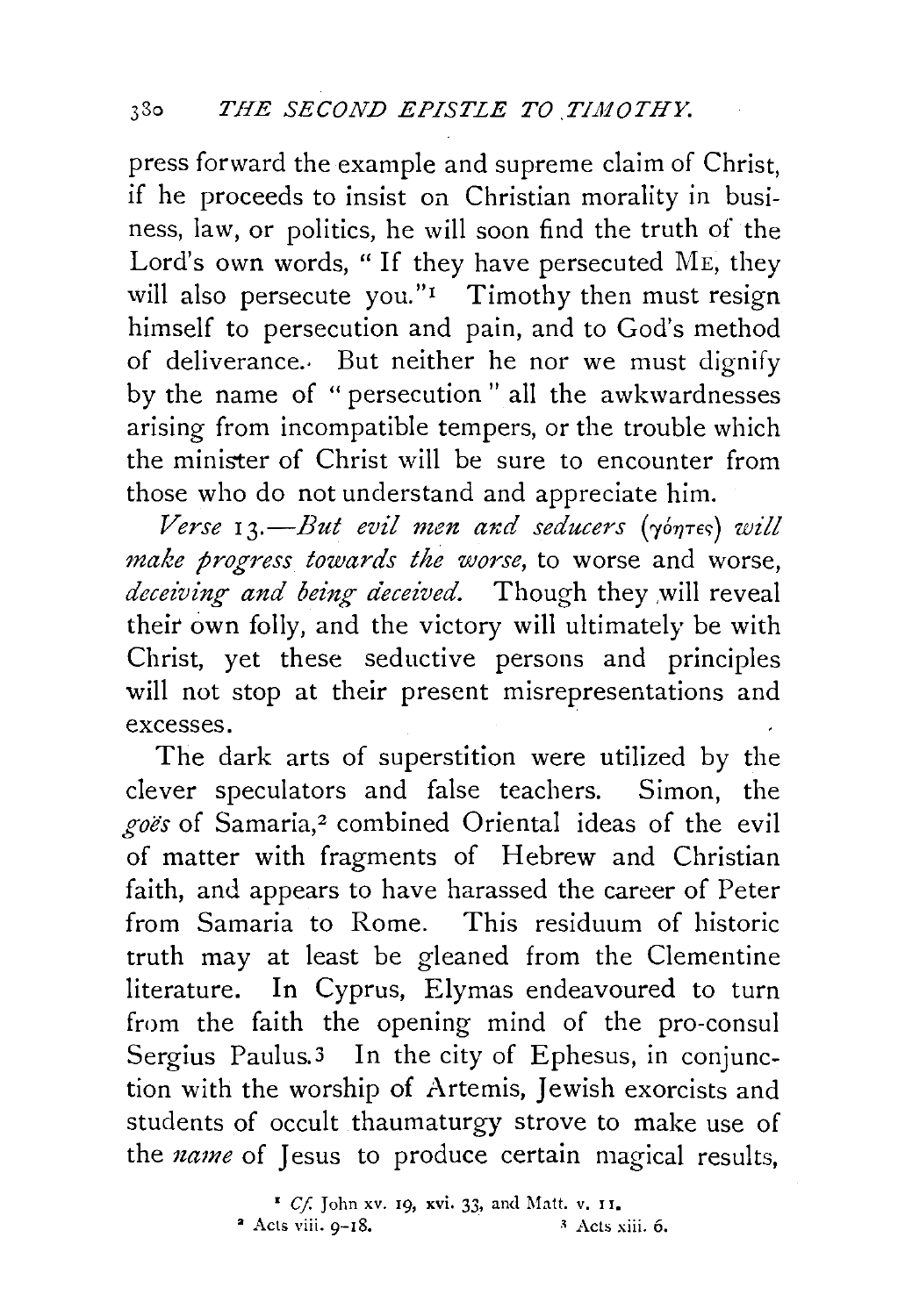and miserably failed.<sup>1</sup> In later years Asia was the congenial home of the Montanistic excesses, while Apollonius of Tyana and Peregrinus Proteus and others found appropriate soil in this same region for their peculiar attack on Christianity. The Apostle says such men not only deceive others but deceive themselves.<sup>2</sup> None do such fatal work with souls as those who are self-deceived, who have the power of a spurious earnestness and strong faith to back their antagonism to God's truth. Those who are under strong delusion and believe a lie have often wielded a deadly facility in diffusing error. The wild enthusiasm of Buddhist and Brahmin, of the Fakir and the devil prophet, the fierce eagerness· of a conscientious atheist, and the strenuous insistence of a genuine believer in Joseph Smith or Joanna Southcote, being deceived, or having fully convinced himself, does delude others, with fatal facility, into the strongholds of his own delusions.

*Verse 14.-But do thou,* in opposition to all deceptive teaching by dupes or others, *continue in the things which*  thou didst learn, and of which thou wert well assured<sup>3</sup> by personal conviction, that distinguishing characteristic of genuine certitude. Thou wert thoroughly convinced by sufficient evidence, by true insight and inward experience. *Knowing*,<sup>4</sup> inasmuch as thou dost know, *from whom*,<sup>5</sup> from what person *thou didst learn them.* 

<sup>4</sup> *Cf*. for this use of  $\epsilon i \delta \omega \zeta$  the  $\mu \eta$   $\epsilon i \delta \delta \tau \epsilon \zeta$  of Mark xii. 24.

<sup>5</sup> Tischendorf, on the authority of  $\aleph$ , A, C, F, G, P, 17, 71, has gone back in 8th ed. to παρά τίνων; so also Tregelles, Lachmann, Oosterzee, Huther.

<sup>&</sup>lt;sup>1</sup> Acts xix. 13. *Cf.* Josephus, *Antiq.* viii. 2, 5.<br><sup>2</sup> Bengel and Heydenreich refer the πλανώντες to the γύητες, the πλανώμενοι to the  $\pi$ ovnpoi. But there is no need to do this.

<sup>&</sup>lt;sup>3</sup> Πιστόω not πιστεύω. This word in Homer means to obtain a pledge of fidelity. It is used in the middle voice by Thucydides for "to confirm," but by Homer,  $0d$ . " **to be convinced."**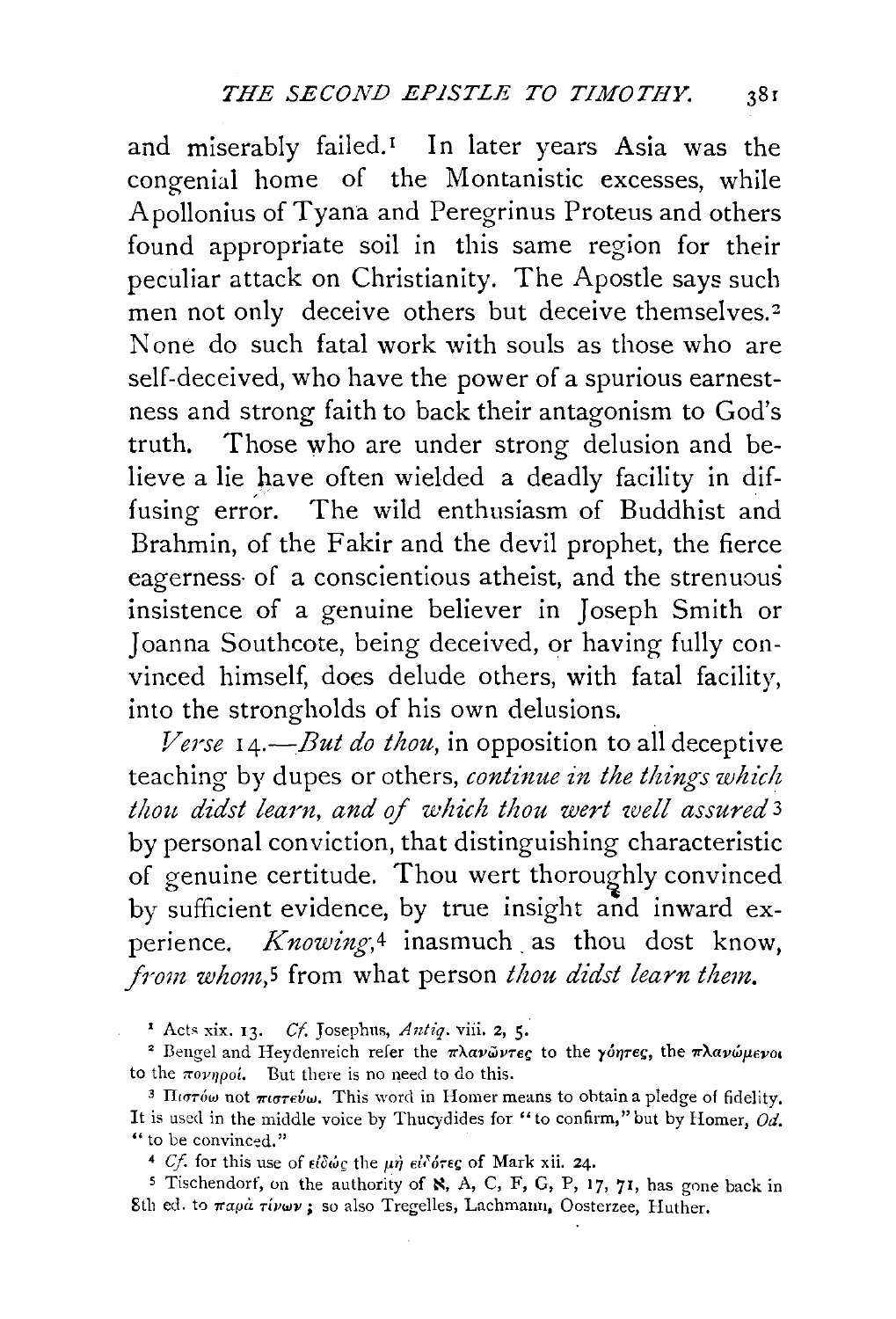If the text is  $\tau\ell\nu\omega\nu$  rather than  $\tau\ell\nu\omega s$ , then Lois, Eunike, and possibly Luke and Silvanus, were associated with St. Paul in the early education of Timothy. There were sacerdotal reasons for altering the plural of this text to the singular rather than the reverse, and hence we judge that  $\tau/\nu\omega\nu$  is the true reading; moreover, the context points in the same direction ; for Paul goes on to  $sav-$ 

 $Verse$  **15.**—*Even because* (if  $\delta\tau\iota$  is causal) *thou knowest from earliest childhood*<sup>1</sup> *the sacred writings, or (if*  $\delta_{\tau}$  *be* relative) *and the fact (i.e.*, acquainted, as thou art, with the fact) *that from earliest childhood thou knowest the* sacred writings.<sup>2</sup> The critics who espouse the later origin of the Epistle think that the unknown author included under it, by mistake, the writings of the New Testament. In Timothy's "early childhood" this would have been impossible. Consequently the passage is another proof of the profound reverence felt by the Apostle for the Holy Scriptures of the old covenant, while he reveals the spirit and quality of his own interpretation of their meaning ; for he adds, *which are able to make thee wise unto salvation, through faith* exercised *by you in Christ 'γesus.* "Salvation" *(cωτηρία)*, meaning a complete state of health, strength, security, and soundness, and suggesting the effective deliverance of the soul from imminent and prospective peril, and a position of undisturbed tranquillity, is the most comprehensive word used in the New Testament to denote

<sup>&</sup>lt;sup>1</sup> This is the meaning of  $d\pi\delta$   $\beta \rho \neq \rho \nu$ . The primary meaning of  $\beta \rho \neq \rho \rho \rho$  is the unborn child (see Luke i.  $41$ ,  $44$ ), but in numerous passages it is found in the sense of early years.<br>2 Beza translates, "Sciens a quo didiceris teque a puero sacras letteras novisse :"

 $\dot{\eta}$  γραφή, αί γραφαί, γραφαί ἄγιαι, are the more ordinary expressions. This word is used in John vii. 15 and by Josephus.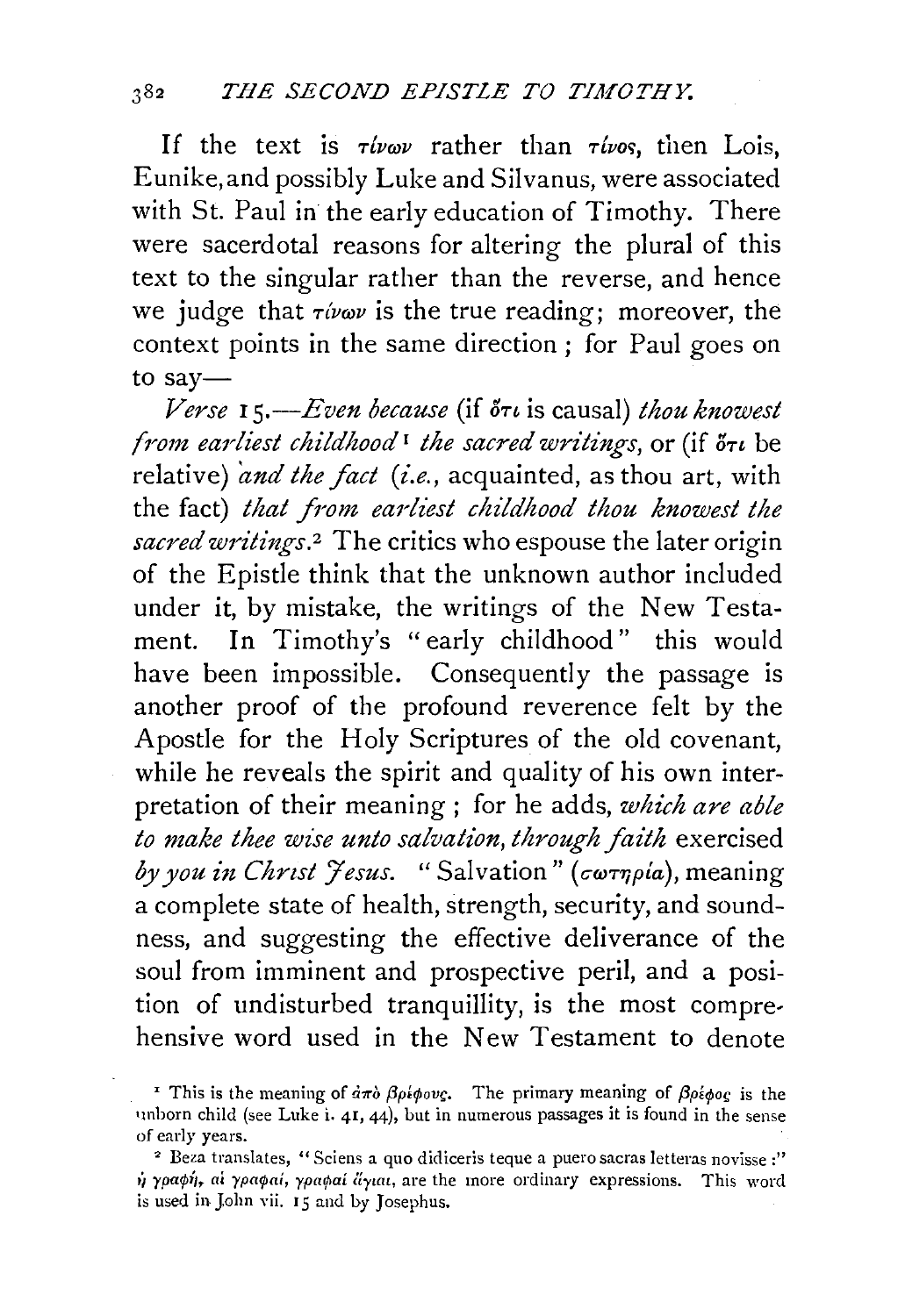the end of all God's revelation to the soul. It is more than *(μετανοία* or παλιγγενεσία), repentance or regeneration, which describe the initial stages of the Divine life ; it is more than *(καταλλαγή*, or) reconciliation, which takes account mainly of the cessation of the hostility and enmity between the conscience and the will of God; it is more, even, than *(δικαιοσύνη*, or) that "righteousness" and right relation with God which is the radix of all virtue and the secret of peace. "Salvation" will not indeed be complete until the last enemy is overthrown, and until all the promises are fulfilled; but it contains or presupposes in its connotation all these famous theological terms. The "salvation" is not characterized as one realizable only through faith in Christ Jesus. Such an idea, though advocated by Heydenreich and others, would have required a  $\tau \dot{m}$ before the  $\delta u$ , and would tempt the reader to believe in several different kinds of salvation, as well as that through faith in Christ. Timothy is assured that the Holy Scriptures have the faculty of producing such mental and moral results as issue in salvation, when their Divine teaching is consummated and explained by this Divine key to their meaning. In other words, tHrough faith in Christ Jesus, the Scriptures are able to make wise unto salvation. The Christ is the great Light which, thrown upon the ancient Scripture, gives it its saving power. Christ is the end of the law, and the spirit of prophecy. Christ gives universal bearing and significance to the Old Testament. The sanctifying saving force of the sacred writings consists in this, that they pointed to the great mystery of godliness, and prepared the world for his advent in the flesh.

Verse 16.-It is allowed on all hands that classical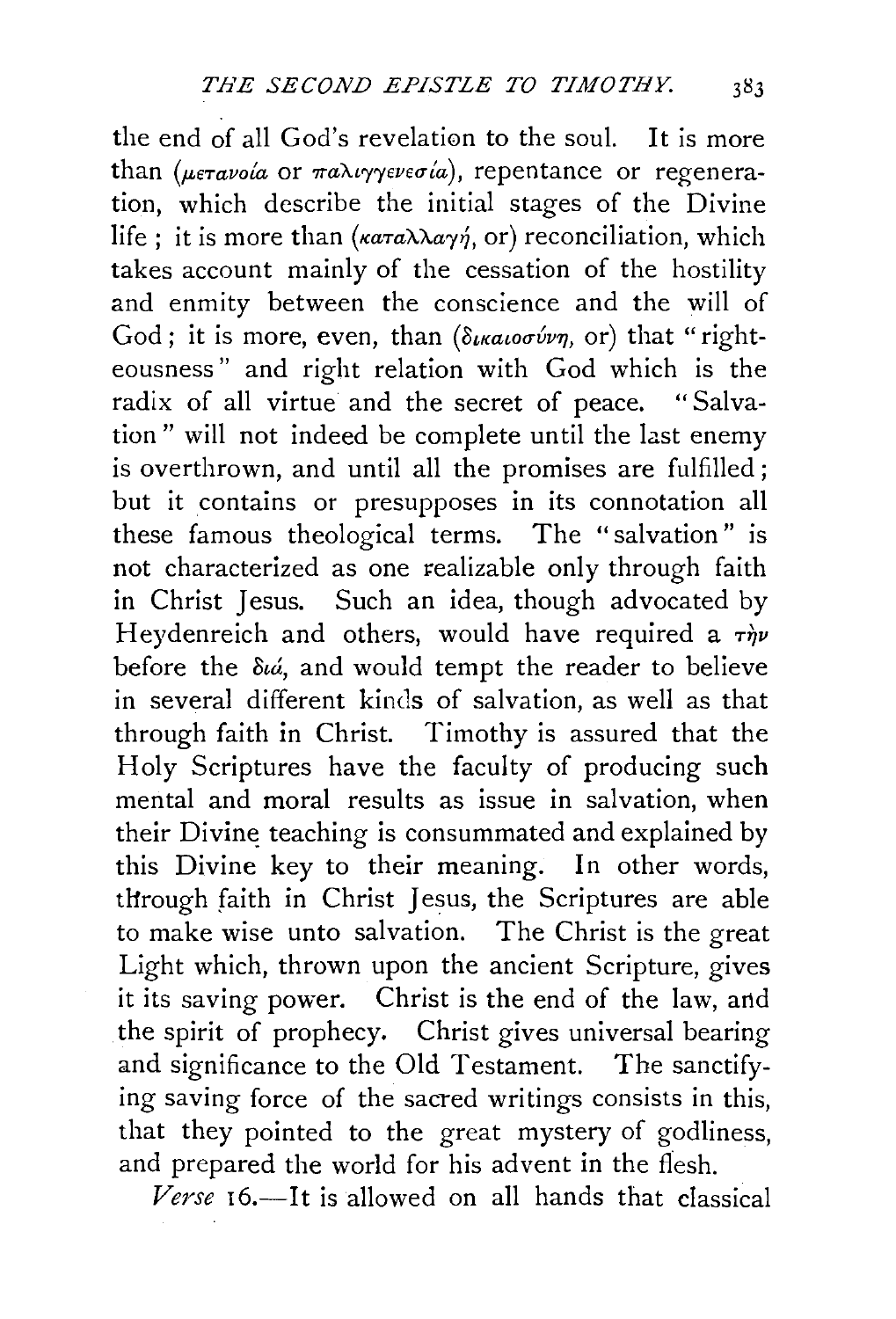and New Testament usage render either of the following renderings of this famous passage admissibleeither, *Every Scripture inspired* of *God* (is) *profitable,*  &c., or, *Every Scripture-not* every written document whatsoever, but every part of the holy writings mentioned in the previous Verse-(is) *inspired by God, and* (also) *profitable*, &c. There is no grammatical reasoning or induction that can decide between these two translations. Commentators do little beyond recording the names of their predecessors, who have decided one way or the other. Thus Luther, Tyndale, Coverdale, and Cranmer, Huther, Ellicott, Alford, Davidson, Van Ess, Stolz, Knapp, following Origen and perhaps Chrysostom, and the Vulgate and Syriac Versions, take the former, while Wycliffe, the Authorized Version, Bengel, De Wette, Oosterzee, Hofmann, Fairbairn, &c., incline to the latter. The former translation *assumes* the Divine inspiration of every part of Scripture, and proceeds on that common understanding between Paul and Timothy to predicate other matters of practical moment ; the latter translation *asserts* of every part of Scripture<sup>1</sup> its God-inspired character, and then illustrates further its ethical value. This "assertion" does not seem called for in the conduct of the Apostle's argument, while the eminently practical character of the context makes the "assumption" of great importance. It should be observed that the meaning, the physical character, the extent and limits, of the inspiration are left to be decided by other Scriptures.

<sup>&</sup>lt;sup>I</sup> It has been urged by Van Oosterzee that  $\pi \tilde{a} \sigma a$  rparph should bear the translation  $\pi \tilde{a} \sigma a$   $\dot{\eta}$  ypa $\phi \dot{\eta}$ , the entire Scripture, on the ground that ypapi and ypapa, in some fifty or sixty piaces in the New Testament, mean the Sacred Scripture as a whole, and that occasionally  $\gamma \rho a \phi \eta$  is used anarthrously, with the meaning  $\eta$ yoa¢n.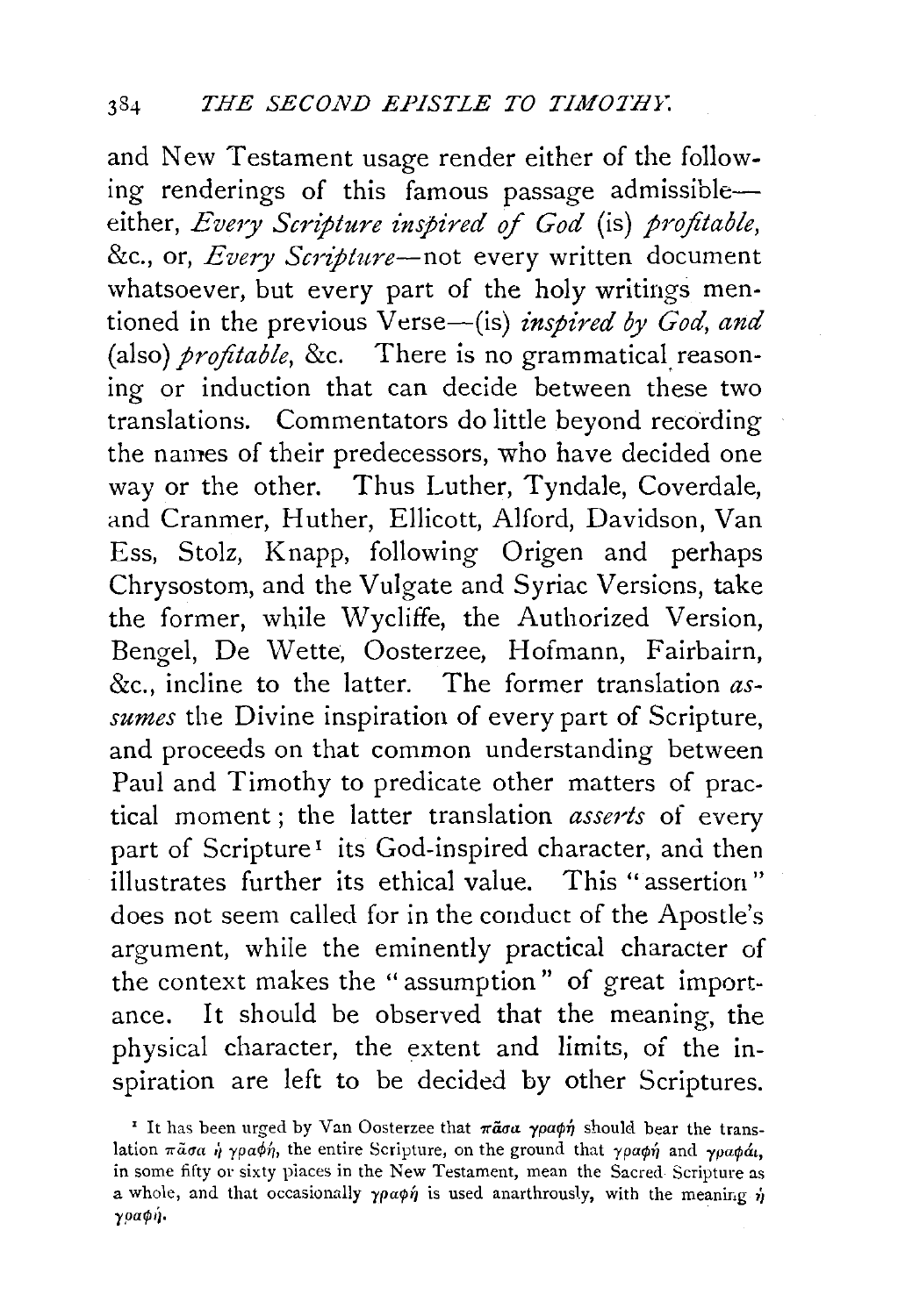Moreover, if we were to take "inspired" as a predicate, we cannot include in it the New Testament writings as a whole. Even if St. Paul were thinking of his own letters, or of Luke's Gospel, we cannot believe that at this time they were being designated by a name so long reserved for the sacred canon. Nor can we regard anything as settled by it as to the canon of the Old Testament. St. Paul declares that certain writings, being interpenetrated by the Divine Breath, conveying Divine thoughts, do also suggest Divine admo- . nitions. He does not give a judgment as to the quality of the words themselves, nor raise a controversy as to the language by which the thoughts may be conveyed. Hebrew as he is, he. writes in Greek, and quotes largely from the often faulty, yet most serviceable, translation of the LXX. ; and the assertion he makes is, such. Scripture is profitable, *useful for instruction,*  should form the basis and rule of teaching. Throughout the Holy Scriptures, great truths are enunciated by prophetic men, enforced by simile, history, proverb, psalm : *for confutation* of error and conviction of sin. Hardly any form of error, of moral defect, even in the best of men, is left unscathed by prophetic word. The oppressor, miser, liar, blasphemer, and licentious man, the adulterer, thief, idolater, hypocrite, and traitor, are gibbeted in these wonderful pages. The little, unobserved sins, the secret faults and great transgressions, alike receive the searching, illuminating word of the God of truth and righteousness. For correction,<sup>1</sup> so that the foolish wanderers out of the way of under-

<sup>&</sup>lt;sup>1</sup> 'Επανόρθωσις, a setting to rights, bringing up to a standard. The word is not elsewhere used in the New Testament, but is common in Philo, Arrian, and Poly· hius. Grotius, quoted by Ellicott, says, "aleyxovrai inverecundi. *lnavopOovvra*r **teneri,** fragiles."

VOL. X.